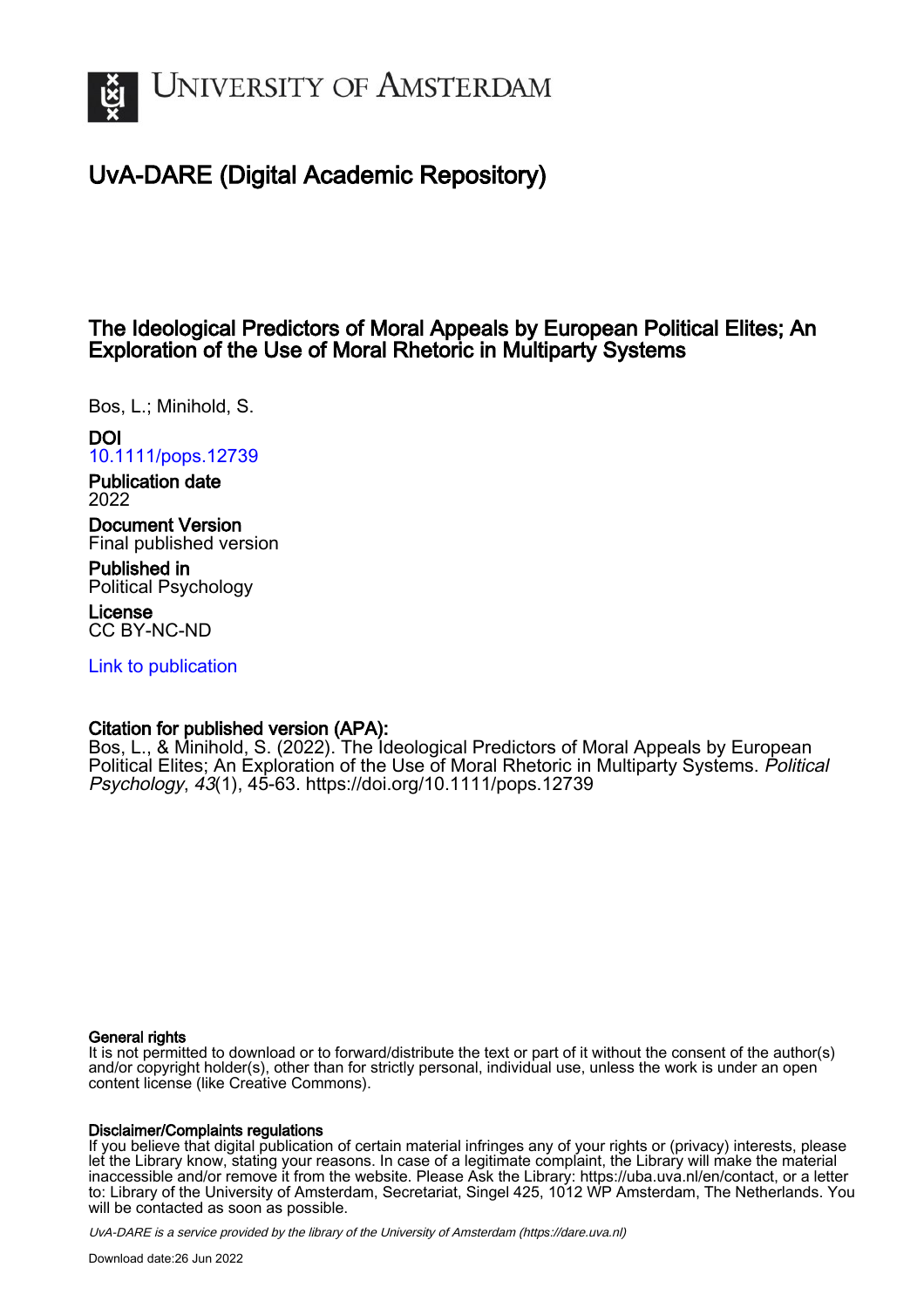

*Political Psychology, Vol. 43, No. 1, 2022* doi: 10.1111/pops.12739

bs\_bs\_banner

# **The Ideological Predictors of Moral Appeals by European Political Elites; An Exploration of the Use of Moral Rhetoric in Multiparty Systems**

**Linda Bo[s](https://orcid.org/0000-0002-0160-3490)** *University of Amsterdam*

# **Sophie Minihold**

*University of Vienna*

*Moral rhetoric is a powerful tool for any politician. Yet knowledge on the actual use of political moral appeals is scarce and mostly limited to two-party systems. This study is the first to systematically investigate the use of moral appeals in formal and informal political elite communication in the multiparty systems of Austria, Germany, and the Netherlands. This allows us to look beyond the unidimensional left-right axis, instead investigating the extent to which the economic, the sociocultural, and the populist dimension explain differences in moral language. The Moral Foundations Dictionary is used in automated content analyses to study the presence of (different) moral appeals in party manifestos (n = 171,639) and tweets (n = 1,130,073). The results show that West European political elites use a fair amount of moral appeals in their political communication (41.6% of manifesto statements and 33.3% of tweets). Commonalities in the usage of moral language are larger than differences. Yet found differences are multidimensional. Especially when communication is less scripted, political elites tend to distinguish themselves from opponents in their appeals to different moral foundations. Most importantly, these appeals are congruent with ideological values.*

**KEY WORDS:** morality, political communication, moral foundations, automated content analyses

Moral rhetoric is a powerful tool used by politicians to convince their voter base (Jung, 2020). By connecting policy issues to moral intuitions of "right" and "wrong," politicians justify their actions (Haidt, 2012) and build support for their policy goals (Clifford & Jerit, 2013). Moral appeals can persuade (Clifford, Jerit, Rainey, & Motyl, 2015; Feinberg & Willer, 2015) and mobilize voters (Jung, 2020). Yet morality can also have serious democratic consequences: moral convictions possibly fueled by (moral) emotional appeals (Clifford, 2019)—can increase polarization and decrease the acceptance of compromise (Anderson et al., 2014; Ryan, 2017; Skitka, Bauman, & Sargis, 2005). Knowledge on the use of moral rhetoric in political communication, however, is scarce and mostly limited to two-party systems (Lewis, 2019; Lipsitz, 2018; Sagi & Dehghani, 2014),<sup>1</sup> raising the question whether findings hold in other political contexts.

<sup>1</sup>Jung (2020) does study the consequences of moral rhetoric in party manifestos in Canada, the United Kingdom, Ireland, New Zealand, and Australia. However, she does not report on these results beyond proportions.

<sup>0162-895</sup>X © 2021 The Authors. *Political Psychology* published by Wiley Periodicals LLC on behalf of International Society of Political Psychology Published by Wiley Periodicals, Inc., 350 Main Street, Malden, MA 02148, USA, 9600 Garsington Road, Oxford, OX4 2DQ, and PO Box 378 Carlton South, 3053 Victoria, Australia

This is an open access article under the terms of the [Creative Commons Attribution-NonCommercial-NoDerivs](http://creativecommons.org/licenses/by-nc-nd/4.0/) License, which permits use and distribution in any medium, provided the original work is properly cited, the use is non-commercial and no modifications or adaptations are made.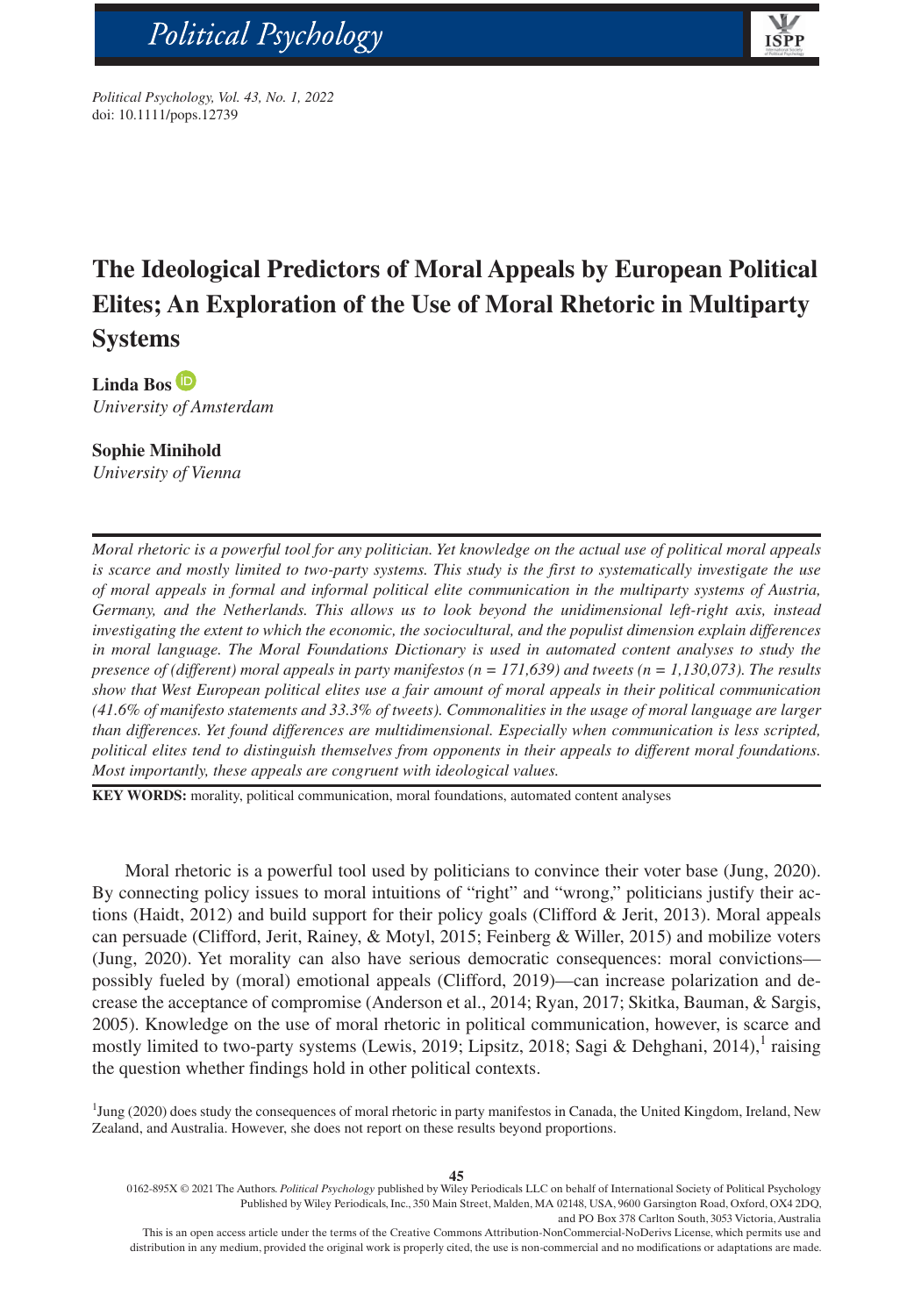European politicians are dealing with a mass influx of refugees and a threat of terrorist attacks while struggling to find a way to cooperate within a disintegrating European Union. In this context, some politicians make crystal clear what their position is by claiming to "save," "defend," and "protect" the nation and its traditions, calling opponents "traitors" who "destroy" and "exploit" the country. Yet the extent to which moral appeals are used by European politicians has not systematically been studied.

We investigate whether differences in moral appeals by political elites in multiparty systems can be attributed to ideological differences while moving beyond the general left-right divide (e.g., Graham, Haidt, & Nosek, 2009; Lipsitz, 2018). Instead, we study whether variations in moral language use can be attributed to dissimilar perspectives on the economy (as expressed in the economic left-right dimension) and/or society (as laid out in the cultural Green-Alternative-Libertarian/ Traditional-Authoritarian-Nationalist (GAL/TAN) dimension—(Polk et al., 2017)). Moreover, we explore the extent to which a third political dimension exacerbates political moral appeals, namely the populist/mainstream divide. While the distinction between the *morally* good people and the *immoral* evil elite is at the core of the populist Manichean worldview, their usage of moral appeals thus far has not been studied.

This article departs from previous research by studying political psychology from a distance (Jones et al., 2018) and explores the use of moral rhetoric in multiparty systems. We compare three countries situated in the North West of Europe: Austria, Germany, and the Netherlands. These countries have developed in a similar way with regard to societal and political progress and belong to the "religious world" (Engeli, Green-Pedersen, & Larsen, 2012) which is reflected in a regular-secular conflict in the party system. The electoral systems of Austria, Germany, and the Netherlands are in essence based on proportional representation, which is mirrored in the party system containing leftwing (e.g., social democratic), right-wing—secular (liberal) and religious (Christian democratic) parties. Central to this specific study is the increasing presence of (far left and right) populist parties in each country, with varying degrees of success and longevity.<sup>2</sup> The rise of the populist far right and the "New Left" green parties has gone hand in hand with a restructuring of the party system along two axes—one economic and one based on cultural values (Hooghe, Marks, & Wilson, 2002; Kriesi, 2010).

In each of these countries, we look at the extent to which six different party families moralize their political communication, by comparing the greens, the left-wing populists, the social democrats, the liberals, the conservatives/Christian democrats, and the populist radical right. In addition, we compare two text corpora to study whether moral differences are more pronounced in *direct* and more *informal* communication by political elites (Study 2, *n* = 1,130,073 tweets) than in *formal* party communication (Study 1, *n* = 171,639 statements in 107 party manifestos).

#### **Morality in Political Elite Communication**

Scholarly research on *morality in politics* can be divided into two broad schools of thought. The first starts from an a priori definition of morality. It treats some issues as moral and others as nonmoral (e.g., Engeli et al., 2012; Tavits, 2007). Here, we do not differentiate between (non-)moral *issues* but instead focus on (non-)moral *rhetoric*. By making use of moral framing (Spielvogel, 2005),

<sup>2</sup> The Austrian populist far-right Freiheitliches Partei Österreich (FPÖ, considered populist since 1987; Van Kessel, 2015) is one of Europe's populist far-right strongholds and has held office, while the spin-off Bündnis Zukunft Österreich (BZÖ) has been less successful. The Dutch party system holds two far-right populist parties—the PVV (Partij voor de Vrijheid) since 2006 and the FvD (Forum voor Democratie) since 2016—and the far-left populist Socialist Party since 1994. The German system has been familiar with far-left populism for decades (with the Partei des Demokratischen Sozialismus—PDS—since 1990 and Die Linke since 2007), but the far-right populist Alternative für Deutschland (AfD) was only founded in 2013 and functions as the largest opposition party in parliament since 2017.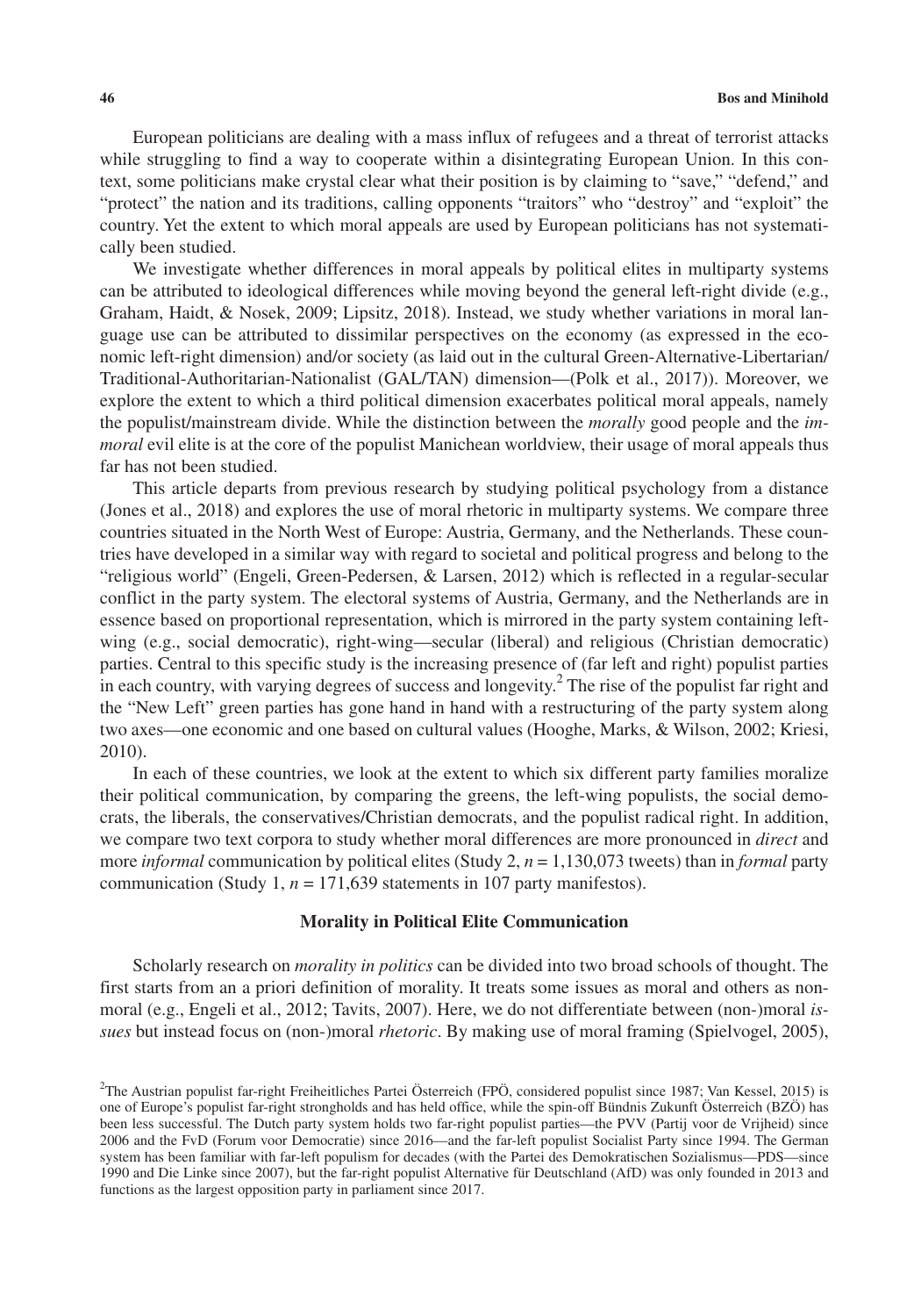almost any issue can be "moralized" by connecting it to deeply held beliefs about what is right and wrong (Anderson et al., 2014). The moral foundations theory (MFT) (Haidt & Graham, 2007) holds that what is judged as right or wrong is affected by emotional responses that are intuitionist and innate. Five different moral foundations (Haidt & Graham, 2007) are distinguished, each serving a different, but related social function. First there are two *"individualizing foundations,"* aimed at protecting individual rights and well-being: (1) Care/Harm (sensitivity to individual suffering) and (2) Fairness/Cheating (sensitivity to disproportionality). In addition, there are *three binding foundations* that are aimed at group protection*:* (3) Ingroup/Betrayal (sensitivity to group loyalty), (4) Authority/ Subversion (sensitivity to social rank and position, (5) Disgust/Purity (sensitivity to social threats and taboos). These moral foundations are assumed to guide positions on political issues, for voters and politicians alike.

Yet recent research indicates that moral foundations are not guiding political values, but political context and ideology in fact drive moral intuitions (Ciuk, 2018; Hatemi, Crabtree, & Smith, 2019; Smith, Alford, & Hibbing, 2017). In other words, ideology is not a product of innate moral foundations, but ideology dictates which considerations are used as a basis for moral judgments. In fact, based on a causal analysis of three datasets, Hatemi et al. (2019) conclude that "moral judgments are made in order to justify preexisting social and political beliefs" (p. 789). While a test of the causal direction is beyond the scope of this article, this implies that moral considerations—whether measured in language or in questionnaires—should be in accordance with political values.

### *Ideological Differences in Moral Concerns*

Research on the U.S. context has indeed shown that political ideology aligns with different moral worldviews. Proponents and opponents of stem cell research, for instance, place different weight on different moral foundations (Clifford & Jerit, 2013), as do Democrats and Republicans in their U.S. Senate speeches on abortion (Sagi & Dehghani, 2014). The theoretical rationale proposed by Graham, Haidt, and Nosek (2009) is that liberals would mostly base their judgment on individualizing foundations of Harm and Fairness, because they focus on individuals as the "locus of moral value" (p. 1030). As a result, they are mainly concerned about protecting the individual and teaching her how to refrain from intruding upon the rights of other individuals. Conservatives, on the other hand, focus on the group as the *locus of moral value*. They rely more on the foundations of Ingroup, Purity, and Authority as those bind individuals into their roles in and responsibilities towards the group. However, the political space is not as unidimensional as this moral foundations hypothesis (MFH) supposes. While in the U.S. two-party system these characteristics might fit the Democrats on the left and the Republicans on the right (but see Lewis, 2019; Neiman, Gonzalez, Wilkinson, Smith, & Hibbing, 2016; Weber & Federico, 2013), in other political contexts the left and the right cannot be considered to be homogenous blocks.

Indeed, Graham et al. (2009) acknowledge that on the left communists might be more concerned with group values than individual values, while libertarians on the right generally are proponents of laissez-faire politics, and less concerned with the group as the MFH would assume. Empirical work studying ideological correlates of MFT at the voter level also hints at the importance of looking beyond the unidimensional scale. Weber and Federico (2013) distinguish between six groups of American voters and make clear that the sole focus on self-identified liberals and conservatives masks the role heterogeneity in ideological preferences plays in the support for moral foundations. Along the same lines, among Finnish voters, (economic) left-right and (sociocultural) liberal-conservative orientations are not interchangeable in their impact on moral foundations (Kivikangas, Lönnqvist, & Ravaja, 2017). Finally, the recent study by Hatemi et al. (2019) shows that—at least on the voter level—economic ideology only affects the individualizing foundations, while social (or cultural) ideology affects both.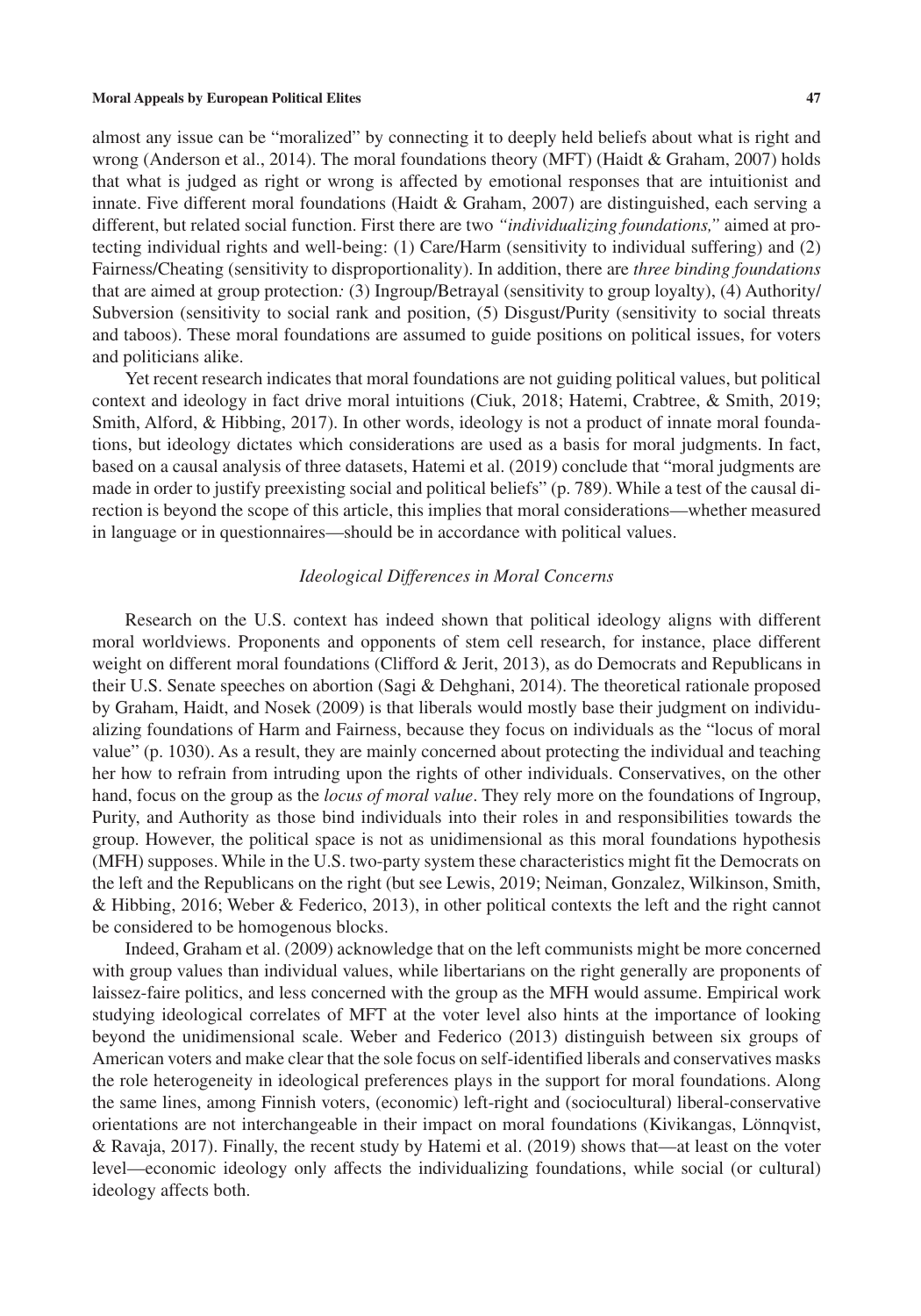Therefore, this article moves away from the unidimensional left-right ideological dimension and studies the extent to which differences in moral appeals can be attributed to the *economic* leftright or the *sociocultural* (GAL/TAN) left-right axis, which is also more in accordance with the two-dimensional (e.g., Hooghe et al., 2002; Kriesi, 2010) European party landscape. In addition, we investigate the extent to which the salient populist dimension informs the usage of moral appeals. To this end, we lay out several hypotheses following from the congruence between key political values on the one hand and moral foundations on the other.

## *Sociocultural Differences in Moral Appeals*

The social values underlying the  $GAL/TAN<sup>3</sup>$  scale are closely connected to the liberal/conservative categorization in the MFH. Politicians with stronger (green, alternative and) libertarian values (on the left side of the scale) are concerned about individual rights and freedom. They pursue policy goals such as access to abortion, active euthanasia, same-sex marriage, and greater democratic participation (Bakker et al., 2015). As the individual is their *locus of moral value,* we expect them to use more Harm and Fairness appeals, targeted at protecting the individual:

*H1*: The more libertarian a politician or party the more attention is paid to the individualizing foundations of Harm and Fairness.

Parties on the right side of the GAL/TAN scale are considered traditional, authoritarian, and nationalist: According to Hooghe et al. (2002), this position can be considered a reaction to perceived threats to the national community. In order to protect the community, these parties "value order, tradition, and stability and believe that the government should be a firm moral authority on social and cultural issues" (Bakker et al., 2015, p. 144). In other words, the group is their *locus of moral value*. Indeed, the studies by Hatemi et al. (2019) and Kivikangas, Lönnqvist, and Ravaja (2017) show that voters scoring higher on scales measuring a similar ideological construct indicate a stronger support for Authority and Purity foundations. We therefore expect:

*H2*: The more traditional a politician or party the more attention is paid to the binding foundations of Ingroup, Authority and Purity.

#### *Economic Differences in Moral Appeals*

On the other hand, the economic left-right dimension is not necessarily rooted in concerns about groups versus individuals but is focused on egalitarianism instead (Lipset, Lazarsfeld, Barton, & Linz, 1954). Parties on the economic right prefer a reduced role for the government in the economy, while parties on the left argue that the government should play an active role in the economy (Polk et al., 2017), and this active role is mostly concerned with reducing inequality. This call for redistribution would assume a focus on Fairness appeals, which is corroborated with findings by Hatemi et al. (2019) and Kivikangas et al. (2017). In addition, as those on the left of the economic left-right dimension are strong proponents of state intervention in the economy, we expect:

*H3*: The more economic left a politician or party, the more attention is paid to the foundations of Fairness (H3a) and Authority (H3b).

 ${}^{3}$ Green, Alternative, Libertarian on the left versus Traditional, Authoritarian, Nativist on the right.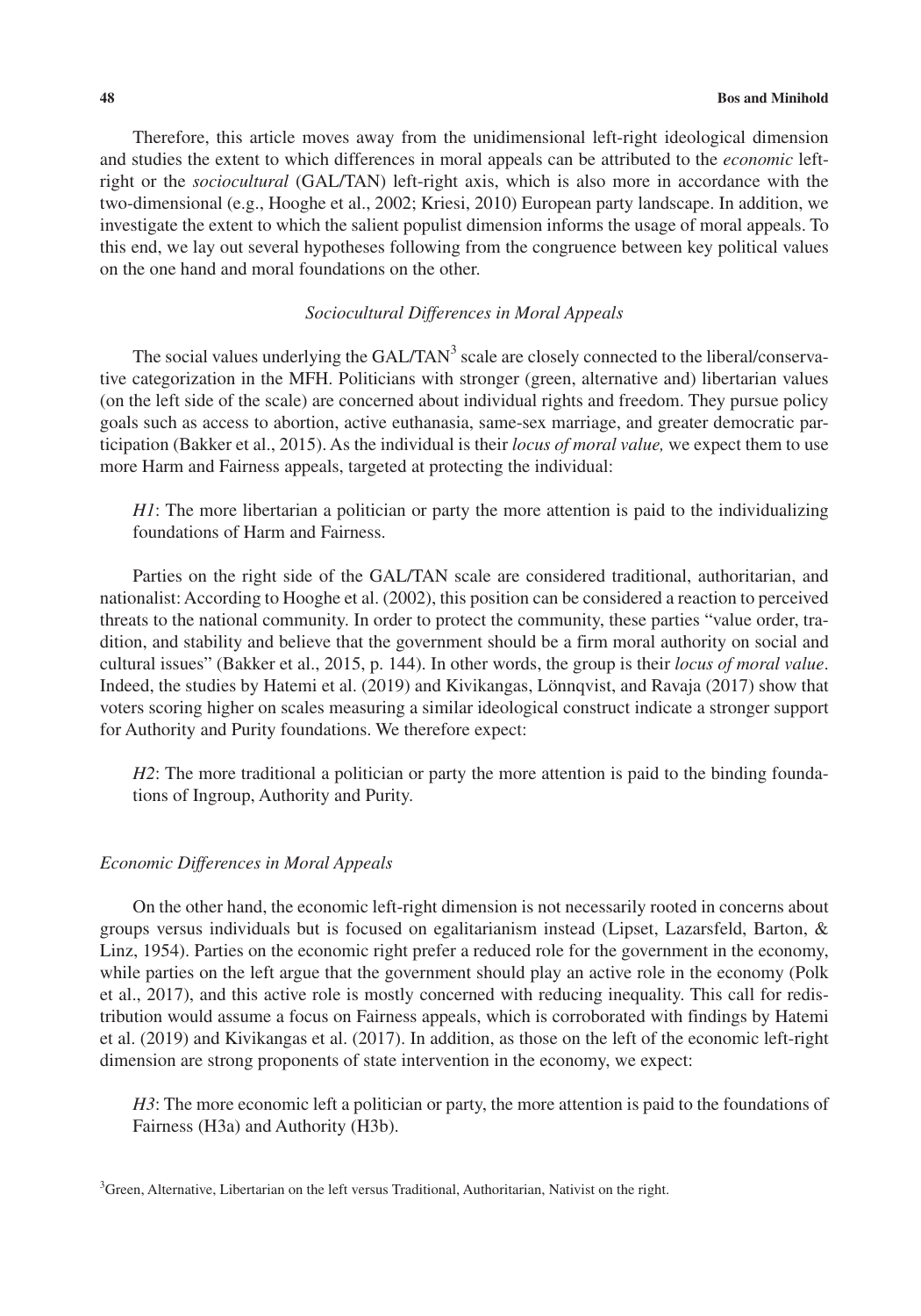#### *Morality and Populism*

This study pays specific attention to the way in which populists use moral appeals in their communication efforts. Populist parties differ in many respects, but one can make a clear distinction between those on the (cultural) right—the *populist radical right (PRR)* (Mudde, 2013)—and those on the (economic) left. The common ground of the PRR is found in their nationalist/nativist agenda, their authoritarianism, and their populist ideology (Mudde, 2013). Left-wing populist parties are also antielitist, but instead of "excluding the aliens," they "include the poor" (Van Kessel, 2015).<sup>4</sup> What connects populists on the left and right is their populist thin ideology: They pit the ingroup of the "good" people against the outgroup of the "bad" elite and argue that politics should be an expression of the general will of the people (Mudde, 2004). The people are expected to be loyal to their "monist" ingroup: Populists are antipluralist (Müller, 2016). Moreover, the ingroup of the people is not only perceived as "morally superior" to the elite, but populists also argue that authority should reside among the people. While populist voters are not consistently authoritarian (e.g., Dunn, 2015), this reliance on authoritarianism is in line with the definition of the PRR (Mudde, 2013) and is found in studies comparing populist movements and leaders on the left and right (Norris & Inglehart, 2019; Weyland, 2013), as well as in recent work looking at the personality of populist leaders (Nai & Martínez i Coma, 2019). We therefore expect:

*H4*: The more populist a politician or party, the more attention is paid to the foundations of Ingroup (H4a) and Authority (H4b).

In addition, one of the important consequences of the populist moral logic is its Manichean outlook: Contrary opinions are illegitimate, as is compromise, and political conflict is *moralized* by denouncing political opponents as evil and enemies of the people (e.g., Mudde, 2004). Negativity is therefore central to the populist language. The MFD holds two lists of words on each moral foundation. One list of words recognizing the demonstration of a foundation (a virtue), with words like "unified," "safe," or "obey," and one list of words demonstrating the violation of a foundation (a vice), with words like "deceit," "cruel," or "protest." U.S.-based research laid out differences between Democrats and Republicans in their use of moral vice and virtue words (with the latter more prone to refer to moral transgressions; Lewis, 2019), but in the European context, we expect differences in this regard to follow the populist/mainstream dimension. Most notably, we predict populists focus more on moral transgressions and include more negative moral words (vice words) than mainstream politicians:

*H5*: The more populist a politician or party, the more negative moral words are used.

## **Formal and Informal Political Elite Communication**

Previous studies looking into the presence of moral appeals in political communication come to diverging conclusions, even within the same (U.S.) context. Lewis (2019) studies the usage of moral foundation appeals in presidential primary debates and concludes that Democrats and Republicans most notably can be distinguished based on the valence of their moral appeals, not on the content. Like Neiman et al. (2016), studying various types of debates, speeches, and talk show appearances, he finds little evidence for language differences based in moral foundations between Democrats and Republicans. Sterling and Jost (2018) argue these results could be a consequence of the corpora

4 There are many differences within these broader party families, but in general one can perceive the PRR to be socially conservative (i.e., on the right-side of the GAL/TAN scale) and the populist left to be economic left.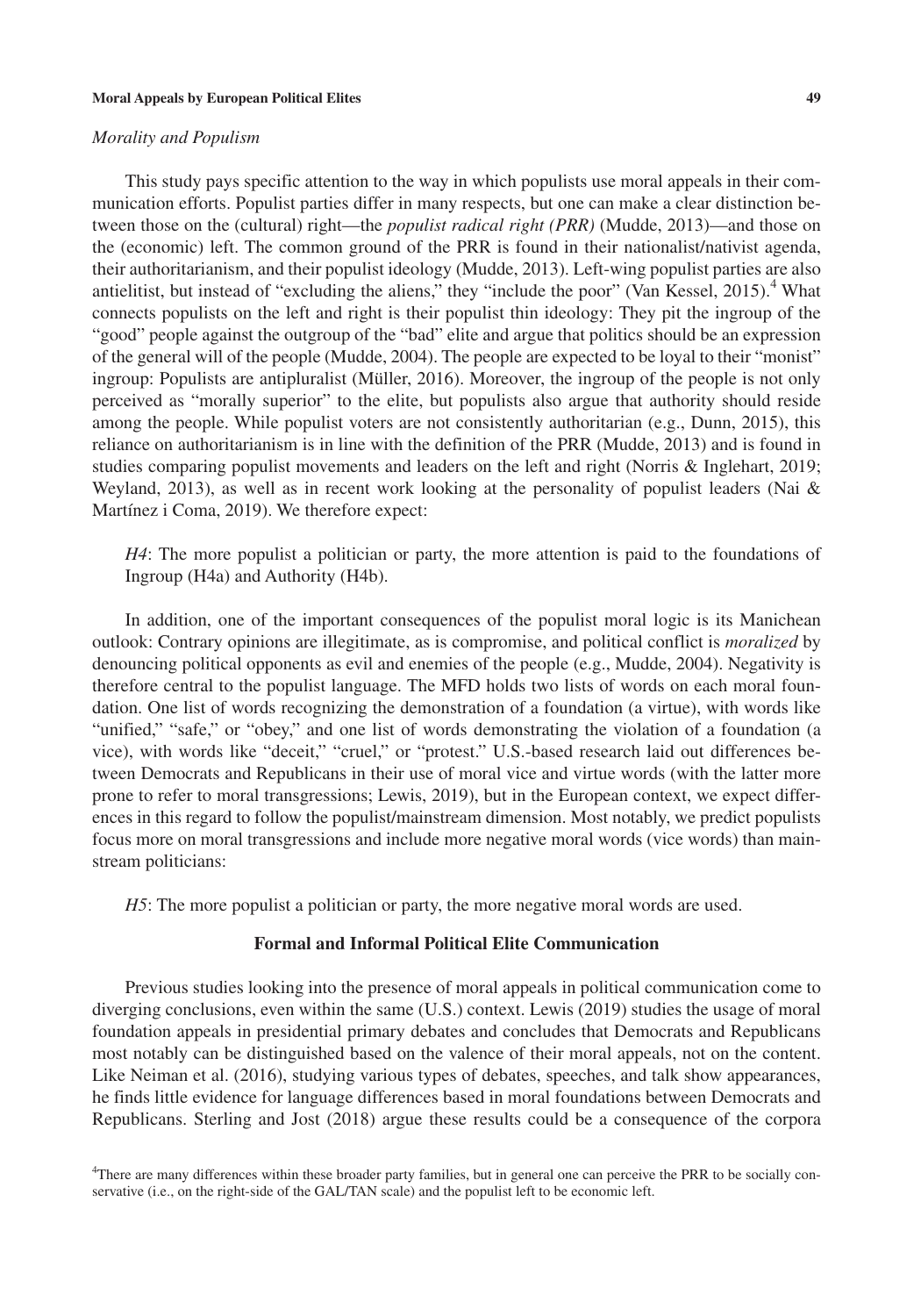used. While debates and speeches generally "follow the script" (as argued by Neiman et al., 2016), social media messages would be more informal and spontaneous, leading to more differences in moral appeals. Indeed, in their Twitter study, they find quite some differences between liberal and conservative politicians.

These findings suggest that differences in moral appeals might not only be dependent upon ideological differences, but that the medium might play an important role. In this study, we therefore pit the most scripted, partisan texts, party manifestos, against the least scripted political texts: MP's tweets. Party manifestos, like the Party Election Broadcasts (PEBs) studied by Walter (2020), "are completely controlled and officially approved by the party leadership and therefore provide a reliable source" (p. 160) to measure the ideological party line. Party manifestos are a product of extensive deliberation, especially within established parties, and often present a compromise, also language wise. This might be reflected in a deemphasis of distinctive moral values, also in order to appeal to the median voter (Lipsitz, 2018; Motyl, 2012).

On the other hand, Twitter is a forum for political communication that is much more centered around the politician, instead of the party, and can be used for continuous dialogue with the voter (Enli & Skogerbø, 2013).<sup>5</sup> Unless their account is completely taken over by communication professionals, MPs are able to tweet what's on their hearts and minds. As is convincingly argued by Frimer (2020, p. 2), what is uttered spontaneously on Twitter should correspond with individuals' characteristic thoughts and even "their stable personalities." Whether or not morality follows ideology or vice versa, this should lead to a stronger connection between ideology and moral language in tweets (also in line with Sterling & Jost, 2018). We therefore expect:

*H6*: Ideological differences in moral appeals are larger in tweets than in party manifestos.

#### **STUDY 1**

#### **Methods**

To study the use of moral rhetoric in *formal political elite communication,* we used the corpus of the Comparative Manifesto Project (CMP) (Krause et al., 2018) and downloaded the annotated texts (csv files) of 16 elections (see Table 1). In the CMP, the manifestos were unitised into quasisentences, containing exactly one statement or message. This resulted in 171,639 statements. All data were preprocessed in Python, making use of its Natural Language Toolkit (NLTK) (Bird, Klein, & Loper, 2009) to remove stopwords and punctuation marks from the text.

#### *Measures*

#### *Moral Foundations*

To estimate the presence of moral foundations in political elite appeals, we used the Moral Foundations Dictionary (MFD; Graham et al., 2009.<sup>6</sup> Using a dictionary-based approach in Python has two main advantages: It connects to previous research and can easily be applied to both tweets and manifestos. The MFD holds 11 lists of words, for each foundation two words (a positive "virtue" and a negative "vice") and a list of general moral words. Some words are assigned to more than one

<sup>&</sup>lt;sup>5</sup> Twitter is more actively used by politicians than other social network sites such as Facebook (Larsson & Kalsnes, 2014). 6 The dictionary was designed for use in the Linguistic Inquiry and Word Count program (LIWC) and adapted to Python, making use of regular expressions (re module).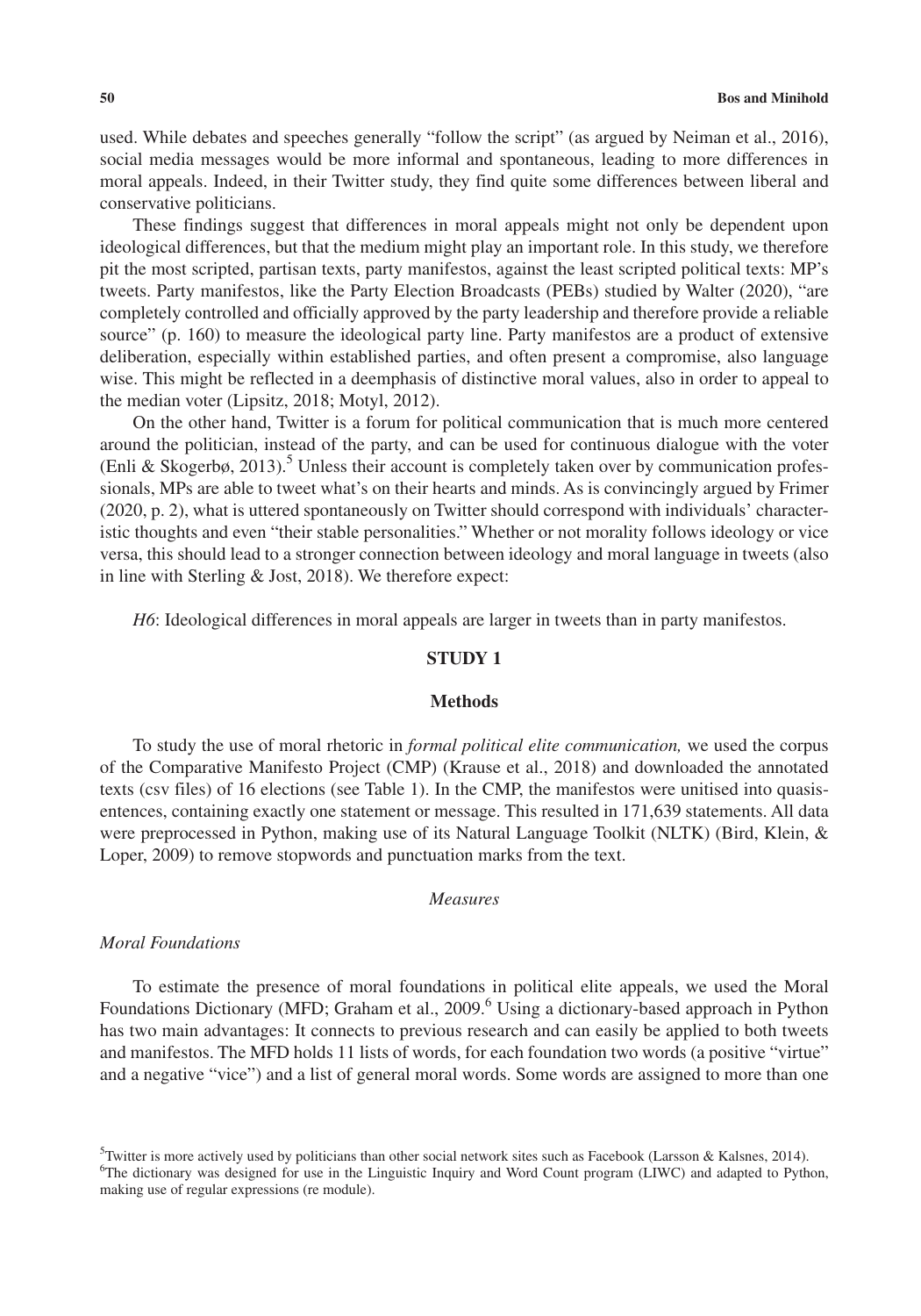**Table 1.** Overview of Elections and Parties

| Elections            | Parties                                                                      |
|----------------------|------------------------------------------------------------------------------|
| Austria 1999         | FPÖ, Grüne, ÖVP, SPÖ                                                         |
| Austria 2002         | FPÖ, Grüne, ÖVP, SPÖ                                                         |
| Austria 2006         | FPÖ, Grüne, ÖVP, SPÖ, BZÖ                                                    |
| Austria 2008         | FPÖ, Grüne, ÖVP, SPÖ, BZÖ                                                    |
| Austria 2013         | FPÖ, Grüne, ÖVP, SPÖ, NEOS, Team Stronach                                    |
| Austria 2017         | FPÖ, Grüne, ÖVP, SPÖ, NEOS, Liste Pilz                                       |
| Germany 1998         | CDU/CSU, FDP, SPD, Grüne, PDS,                                               |
| Germany 2002         | CDU/CSU, FDP, SPD, Grüne, PDS,                                               |
| Germany 2005         | CDU/CSU, FDP, SPD, Grüne, PDS                                                |
| Germany 2009         | CDU/CSU, FDP, SPD, Grüne, Linke                                              |
| Germany 2013         | CDU/CSU, FDP, SPD, Grüne, Linke, AfD                                         |
| Germany 2017         | CDU/CSU, FDP, SPD, Grüne, Linke, AfD                                         |
| The Netherlands 2006 | CDA, PvdA, VVD, GroenLinks, D66, PVV, Christenunie,<br>PvdD, SGP, SP, 50Plus |
| The Netherlands 2010 | CDA, PvdA, VVD, GroenLinks, D66, PVV, Christenunie,<br>PvdD, SGP, SP, 50Plus |
| The Netherlands 2012 | CDA, PvdA, VVD, GroenLinks, D66, PVV, Christenunie,                          |
|                      | PvdD, SGP, SP, 50Plus                                                        |
| The Netherlands 2017 | CDA, PvdA, VVD, GroenLinks, D66, PVV, Christenunie,                          |
|                      | PvdD, SGP, SP, 50Plus, DENK, FvD                                             |

list. The MFD was translated to Dutch and German. The dictionaries were systematically tested and refined by removing too generic words and adding more specific words to enhance accuracy. To further validate the dictionaries, we extracted a random sample of 100 German and Dutch manifesto lines from our sample and qualitatively coded these by hand, assessing the substantive presence of each moral foundation. This way, we are able to establish whether the identification and classification of content into the 11 categories worked equally well using a human coder versus machine coding. After the finalization of the human coding, for each dictionary, each manifesto line was categorized as either (1) true positive (TP)—case was coded positive by hand and categorized positive by the dictionary, (2) true negative (TN)—case was negative and categorized negative, (3) false positive (FP)—case was negative but categorized positive, or (4) false negative (FN)—case was positive but categorized negative. The validation check indicates that the classification by human coders resulted in similar findings as the machine coding, as shown in Table S4.1 in the online supporting information.<sup>1</sup>

Each word in each string of text was automatically coded for presence in the dictionary, making use of regular expressions. For each moral foundation, a dichotomous variable was computed, indicating the absence/presence of said moral foundation, collapsing negative (vice) and positive (virtue) words  $(M_{\text{HarmManifestos}} = 0.18^8; M_{\text{FairnessManifestos}} = 0.11; M_{\text{IngroupManifestos}} = 0.12; M_{\text{AuthorityManifestos}} = 0.12;$  $M_{\text{PurityManifestos}} = 0.06$ ). Three composite scores were used in the analyses. First, the propensity to moralize was calculated by computing a dichotomous variable indicating the presence of either one of the moral foundations or of general moral words ( $M_{\text{P(Moralize)Manifestos}} = 0.42$ ). In addition, a dummy variable was constructed to denote the presence of virtue words  $(M_{\text{VirtualManifestos}} = 0.34)$  and a second one signaling vice words  $(M_{\text{ViceManifestos}} = 0.12)$ .

 $7$ Example excerpts can be found in Appendix S5 in the online supporting information.

<sup>&</sup>lt;sup>8</sup>These means denote the average proportion of a specific appeal in manifesto statements, or, in other words, the percentage of statements including a specific appeal. For example, 18.0% of the manifesto statements included a Harm appeal.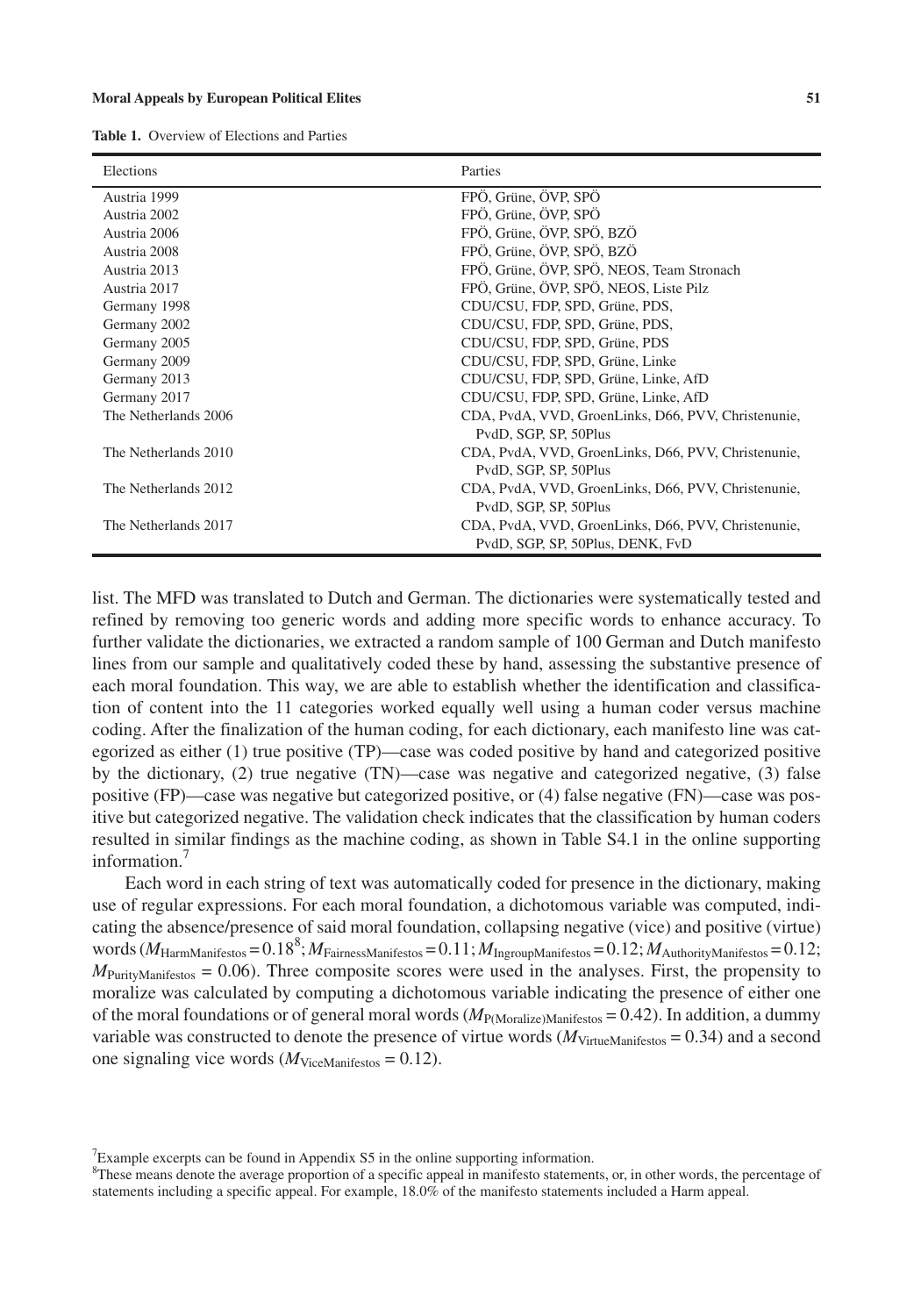# *Ideology*

To study the extent to which moral appeals are affected by ideological differences, we first distinguish between different party families. Based on the categorization of the CMP, we distinguish between (1) green parties (dubbed ecological by the CMP), (2) social democratic parties, (3) liberal parties, and (4) Christian and conservative parties (the two families are lumped together in this analysis<sup>9</sup>). That leaves us with a number of parties considered socialist (the German PDS/Die Linke and the Dutch Socialist Party<sup>10</sup>) by the Manifesto Project, but populist far left by populism scholars (Rooduijn et al., 2019). The same holds for parties dubbed nationalist by the Manifesto Project (the Austrian FPÖ and BZÖ, the Dutch PVV and FvD, and the German AfD), and populist far right by Rooduijn et al. (2019). Here we follow the latter, adding two more party families: (5) the left-wing populists and (6) the right-wing populists. The remaining parties, dubbed single issue parties by the Manifesto Project, are included in the analyses but not as a separate party family.<sup>11</sup> An overview of parties included in the analysis is given in Table 1.

Additionally, we make use of the Chapel Hill Expert Surveys (Bakker et al., 2015; Polk et al., 2017), in which experts placed all parties under study on the general left-right scale, the economic left-right scale, and the GAL/TAN scale (all measured on a scale from 0 "left" to 10 "right"). Based on election year and party, the expert survey scores were merged with the coded manifesto data.<sup>12</sup>

#### *Controls*

In the analyses, we control for several variables. First of all, we automatically assessed the length, measured in number of words, of each manifesto statement after preprocessing (*M* = 75.97 *SD* = 44.83). In addition, since the use of moral words is closely related to valence, we also control for sentiment. We coded the sentiment of all statements using SentiStrength, denoting the number of positive and negative words per statement  $(M_{\text{Positive}} = 1.23, SD_{\text{Positive}} = 0.48; M_{\text{Negative}} = 1.19,$  $SD_{Neeative} = 0.55$ ). SentiStrength is an opinion-mining algorithm created to identify and assess sentiment-related information and polarity (positive/negative) of social web data (Thelwall, Buckley, Paltoglou, Cai, & Kappas, 2010). The algorithm accounts, for example, for the mood of the text, slang, and negating words (Thelwall & Buckley, 2013).<sup>13</sup> Finally, we control for the party's power in the system by adding a dummy indicating whether the party is part of the government (leading up the elections, thus while compiling the manifesto).

#### **Results**

We first glance over the extent to which different party families use different moral appeals. Figure 1 first shows the overall mean proportion of moral appeals in manifestos per party family, followed by the attention for specific foundations and positive and negative moral appeals. The results make clear that all party families moralize, the extent to which more or less decreases from left to right. This is corroborated by a one-way ANOVA  $(F_{5, 165861} = 125.970, p > .000)$ : the Greens, social democrats, and the left-wing populists moralize significantly more than the liberals, the

<sup>9</sup> Since the Manifesto Project only stored the CDU/CSU manifestos as annotated csv-files, we treat the CDU/CSU as one party, meaning that in the second study, politicians belonging to either of the parties are considered as belonging to both.

<sup>&</sup>lt;sup>10</sup>We do not take into account the manifesto of the Austrian Communist Party—only competing in the 2008 national elections.

<sup>&</sup>lt;sup>11</sup>This drops 5772 statements from the dataset in the analyses comparing party families.

<sup>&</sup>lt;sup>12</sup>Since no survey was available for the Austrian 2017 election, the 2013 values were used.

<sup>&</sup>lt;sup>13</sup>We used the adjusted SentiStrength versions for Dutch and German language. For more information, see [http://sentistrength.](http://sentistrength.wlv.ac.uk/) [wlv.ac.uk/](http://sentistrength.wlv.ac.uk/)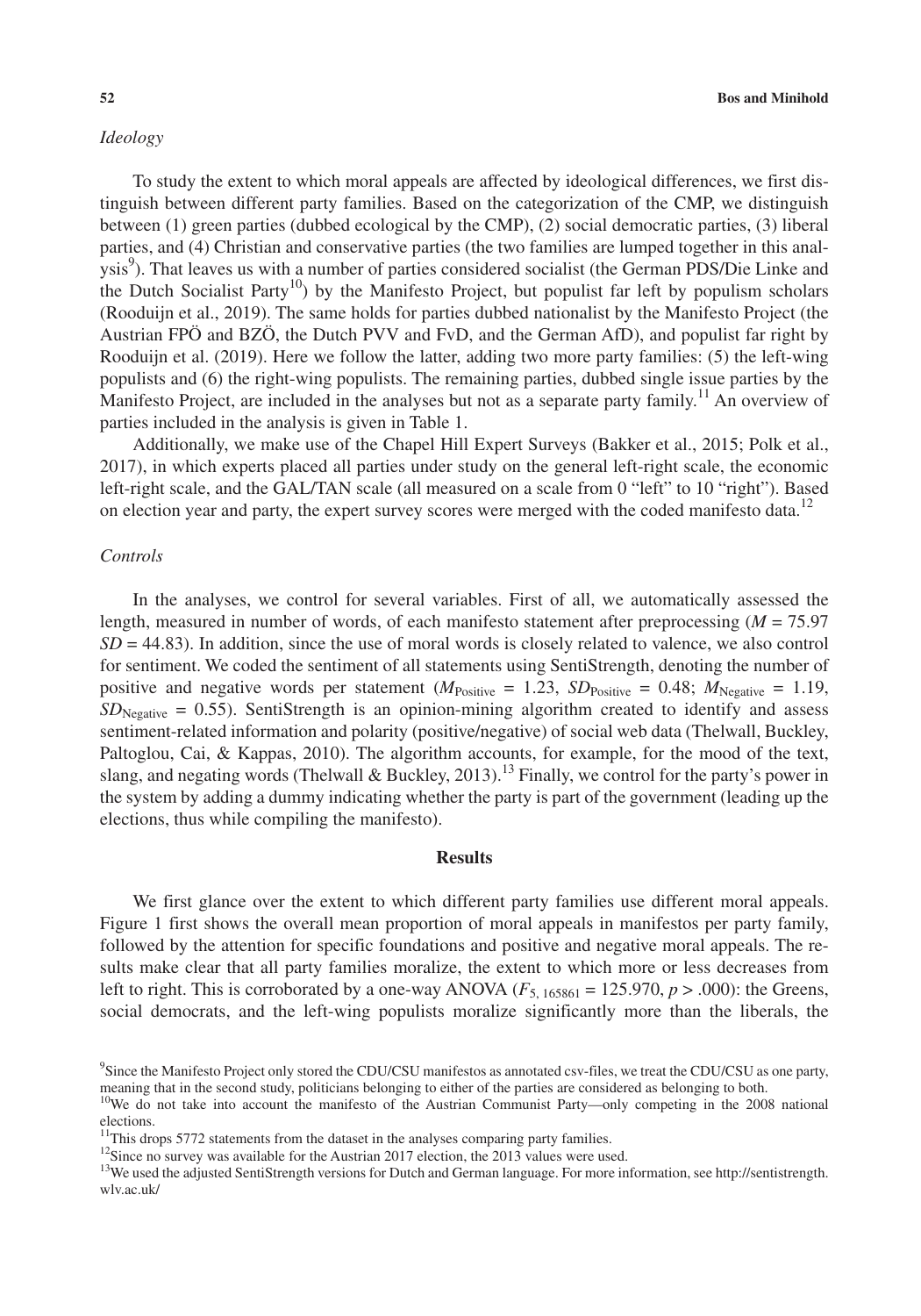

**Figure 1.** Proportion of moral appeals in manifesto statements by party family.  $N = 165,867$ . Bars represent proportion of statements in manifestos of each party family containing a moral appeal.

conservatives, and the right-wing populists. In line with previous research (Schein & Gray, 2015), moral references to Care/Harm are the most prominent for all parties. While there certainly are differences between party families, Fairness, Ingroup, and Authority appeals take a second place, and Purity appeals receive the least attention, again in line with previous findings (Lewis, 2019). Finally, the overwhelming majority of the moral words used refer to virtues.

While these descriptive analyses give a clear overview of the popularity of certain moral appeals in specific party families, multivariate analyses are needed to support or reject the proposed hypotheses regarding ideological differences. Figure 2 plots the results of 32 different logistic regression analyses, regressing different moral appeals on the respective party's position on (1) the general left-right dimension, (2) the economic left-right dimension, (3) the cultural GAL/TAN dimension, and finally on (4) the categorization of the party as populist. We control for length of the manifesto statement, year, country, sentiment, and government membership.

Overall, the plots show that manifestos are more similar than dissimilar, with only seven out of 32 coefficients significantly differing from zero. This is relatively little, considering the high statistical power. Interestingly, a comparison of the four plots does indicate that studying only the left-right axis (top left plot) obfuscates the fact that differences in moral appeals are multidimensional. There are, however, no ideological explanations for the attention parties devote to moral appeals in general, appeals to Harm, Ingroup, Authority, and positive moral appeals.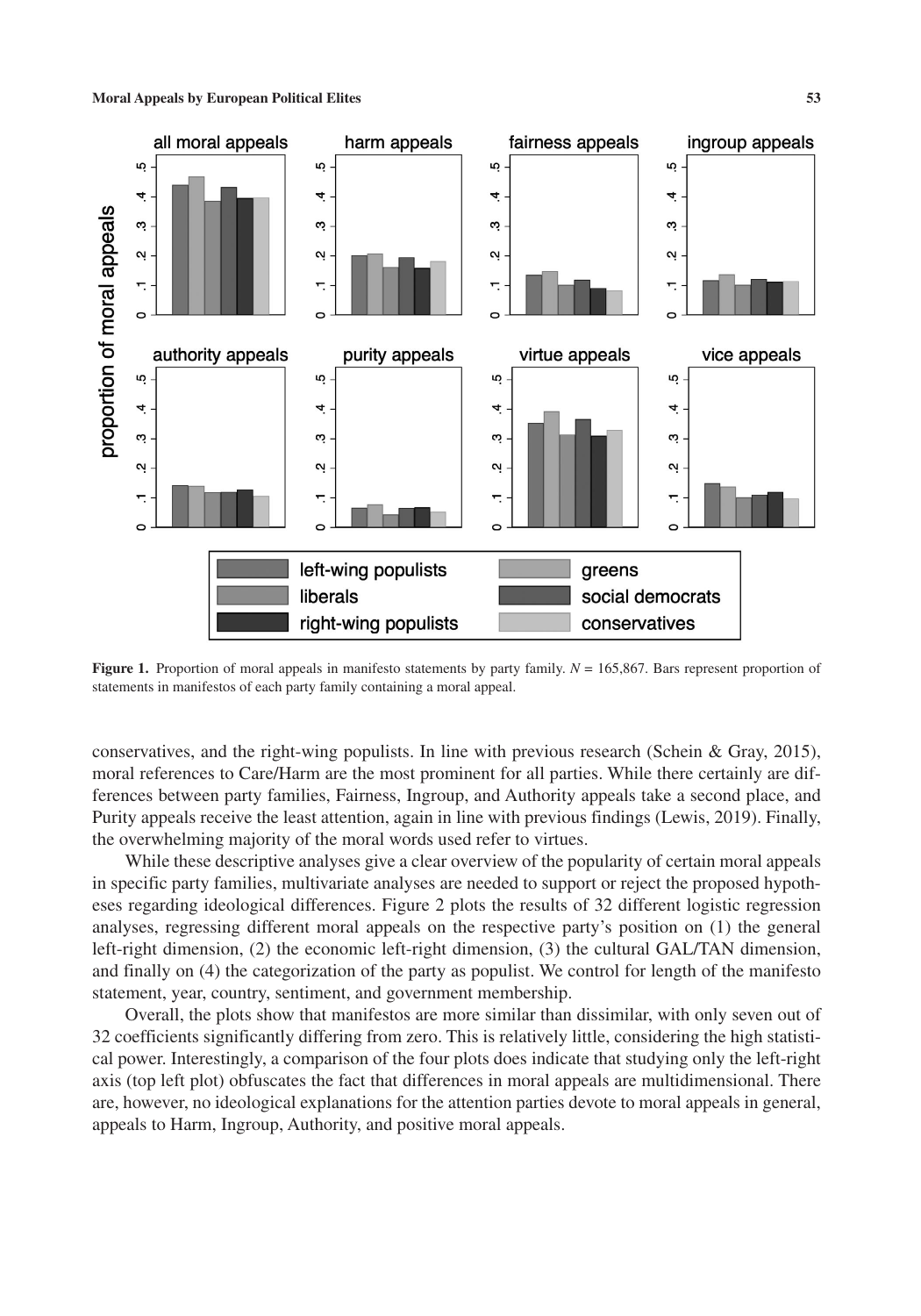

**Figure 2.** Moral appeals in manifesto statements by ideological dimensions.  $N = 171,639$ . Results of logistic regression analyses with robust standard errors clustered around manifestos. Coefficients are odds ratios, representing the likelihood of a manifesto statement containing a (specific) moral appeal dependent upon the party's position on each of the four dimensions. Controlled for length of manifesto, country fixed effects, year, sentiment, and government participation.

Moving on to our hypotheses, Hypotheses 1 can therefore only partially be corroborated: *H1*: Parties on the sociocultural—libertarian—left are more likely to use Fairness appeals, but not more likely to use Harm appeals. If a party moves 1 point to the right on the GAL/TAN scale (and thus is more traditional), the probability that their manifesto statement contains a fairness word decreases by 0.95 times, meaning the odds decrease by 5%. Yet, Hypothesis 2 finds no support in the data, and Hypothesis 3 finds mixed support: *H3a*: Parties on the economic left are, as expected, more likely to use Fairness appeals (and the odds ratio is again 0.95). *H3b*: Parties on the economic left are not more likely to use Authority appeals. (We do, however, see that they use more appeals to Purity and more negative moral appeals.)

Moving on to the populist dimension, the large standard errors in the fourth plot of Figure 2 indicate that on this final dimension variation between parties in each category is much larger.<sup>14</sup> This results in only one consistent distinction between populist parties and mainstream parties (H5) which is their preference for negative moral appeals. A manifesto statement from a populist party is 1.16 times more likely to contain a negative moral word than a manifesto statement from a mainstream party. However, the content of their moral appeals (H4 laid out the expectation that populists used more Ingroup and Authority appeals) does not differ from mainstream parties. Distinguishing

 $14$ In addition, the large standard errors can be a result of the lower sample size of populist parties.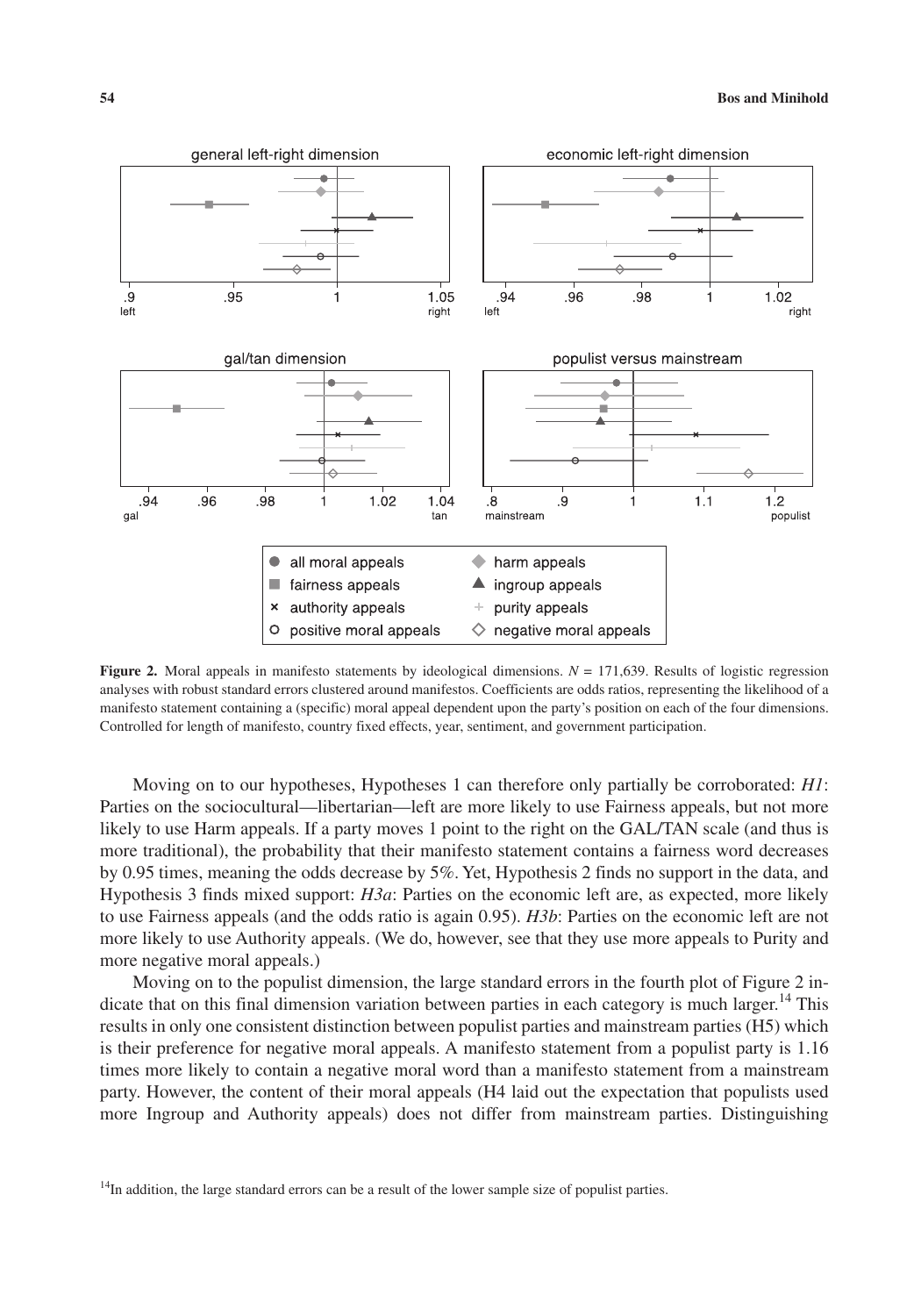between left- and right-wing populists (Appendix S3 in the online supporting information) shows that the underrepresentation of Ingroup moral references can be attributed to the low score of leftwing populist parties. Yet, right-wing populist parties also do not use significantly more Ingroup appeals than mainstream parties. The only consistent distinction between populist parties and mainstream parties (H5) is their preference for negative moral appeals. A manifesto statement from a populist party is 1.16 times more likely to contain a negative moral word than a manifesto statement from a mainstream party.

The country analyses (Appendix S1.1–3 in the online supporting information) show that the only result that is consistent between the three countries under study is the left-wing bias, on the economic axis, towards moral Fairness appeals. However, as noted, political communication in manifestos may be more scripted (Lewis, 2019) than communication in other outlets. We now turn our attention to the possibly more spontaneous usage of political moral appeals in tweets.

# **STUDY 2**

#### **Tweets**

Tweepy in Python 3 was used for gathering the last 3200 tweets of each Member of Parliament active on Twitter in all three countries.<sup>15</sup> This resulted in 681.996 tweets from Germany, 76.727 tweets from Austria, and 371.350 tweets from the Netherlands. In total, more than 1.1 million tweets posted between 2010 and 2018 from 24 different political parties<sup>16</sup> were gathered. Again, all data were preprocessed in Python, making use of NLTK.

#### *Measures*

#### *Moral Foundations*

The Moral Foundations Dictionary (MFD) was used (as described in Study 1) on the cleaned tweets using Python. A validation test was conducted in the same manner as for the manifesto statements, coding 100 random tweets per language by hand. The results were satisfactory and can be found in Table S4.1 in the online supporting information. For each moral foundation, a dichotomous variable was computed, indicating the absence/presence of said moral foundation, collapsing negative (vice) and positive (virtue) words  $(M_{\text{HarmTweets}} = 0.12; M_{\text{FairnessTweets}} = 0.07; M_{\text{IngroupTweets}} = 0.09;$  $M_{\text{AuthorityTweets}} = 0.08$ ;  $M_{\text{PurityTweets}} = 0.08$ ). Three composite scores were used in the analyses. First, the propensity to moralize was calculated by computing a dichotomous variable indicating the presence of either one of the moral foundations or general moral words  $(M_{P(Moralize)Tweets} = 0.33)$ . In addition, a dummy variable was constructed to denote the presence of virtue words  $(M_{\text{Virtual-Weets}} = 0.25)$ and a second one signaling vice words  $(M<sub>ViceTweets</sub> = 0.11)$ .

#### *Ideology*

Party family categorization followed the same logic as in Study 1. The 2014 Chapel Hill Expert Survey (Polk et al., 2017) was used to assess the partisan position on the general left-right scale, the economic left-right scale, and the GAL/TAN scale (all measured on a scale from 0 to 10). Populism

<sup>&</sup>lt;sup>15</sup>In Germany, 428 out of 709 Bundestag members are active on Twitter, in the Netherlands 144 of 150, and in Austria 69 out of 61 Federal and 183 National Council members are active Twitter users.

<sup>16</sup>NL: VVD, PVV, DENK, PvdA, PvdD, CDA, FvD, CU, GL, SGP, D66, 50Plus, SP; GER: CSU/CDU, SPD, AfD, Linke, Grüne; AUT: ÖVP, FPÖ, SPÖ, Grüne, NEOS, Liste Pilz.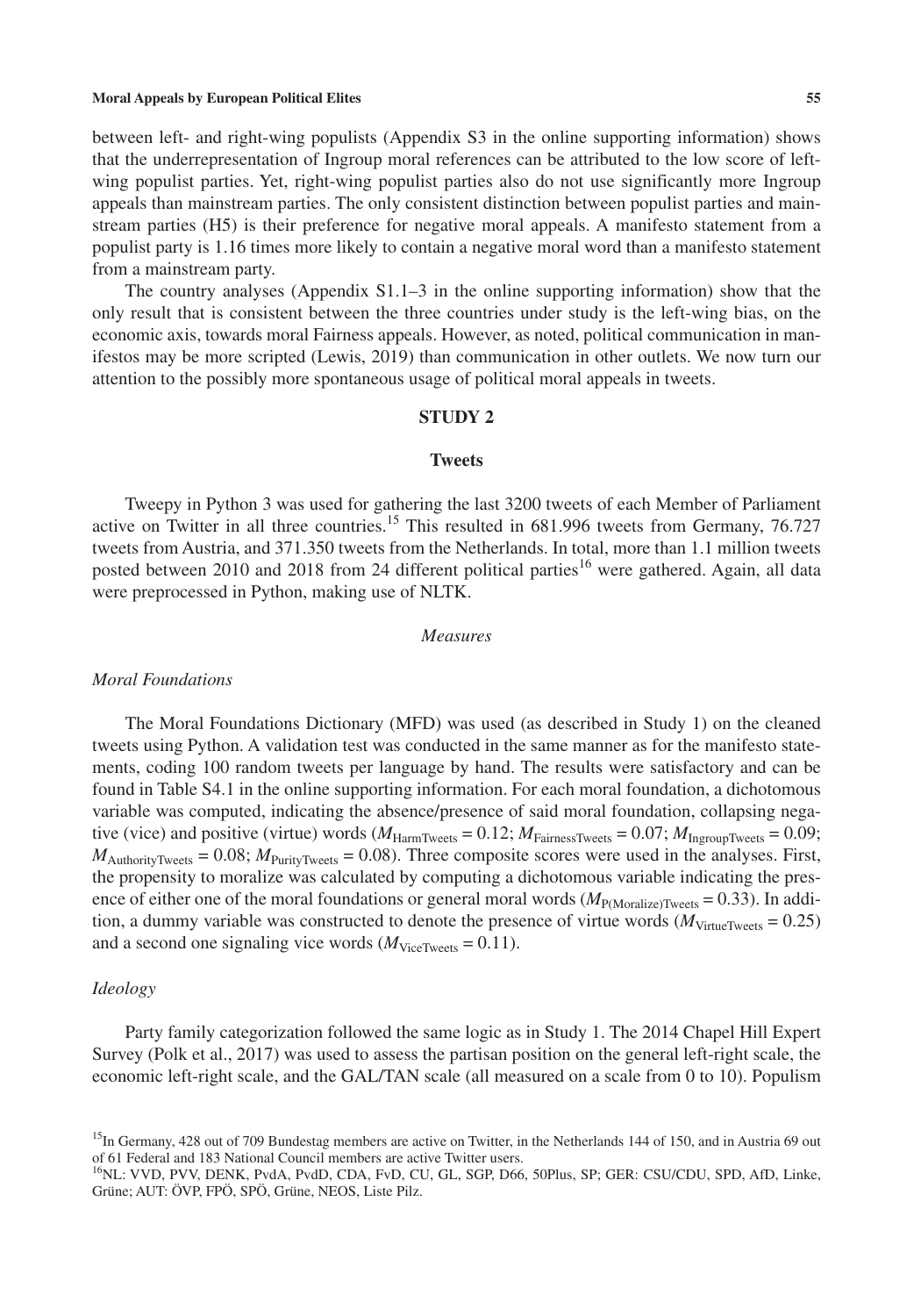was measured using antielite salience—measuring the salience of antiestablishment and antielite rhetoric on an 11-point scale.<sup>17</sup> Based on the MP's party, the expert survey scores were merged with the coded tweets.

#### *Controls*

Tweepy was used to code the length of a tweet (number of characters;  $M = 66.26$ ,  $SD = 25.92$ ), the date of the tweet, whether the tweet was a retweet  $(M = 0.40)$ , and whether it included a quote (*M* = 1.11). Based on the date variable, we added a dummy variable indicating whether the tweet was published after November 7, 2017, when the maximum number of characters was doubled from 140 to 280 ( $M = 0.38$ ). Mirroring Study 1, we included the number of negative ( $M = 1.24$ ,  $SD = 0.65$ ) and positive  $(M = 1.33, SD = 0.61)$  sentiment words in each tweet using SentiStrength for Dutch and German language. Again, we control for the party's power in the system by adding a dummy indicating whether the party is part of the government.

## **Results**

We first look at the usage of different types of moral appeals by the different party families (Figure 3). In line with the manifesto results, we see that liberals moralize the least. While in formal political elite communication there appeared to be a decline from left to right, in informal communication, all other party families appear to use moral language to a similar extent. In line with Study 1 again, Harm appeals are used the most by all parties, and moral appeals are mostly positive.

To investigate the extent to which the different types of appeals vary between ideological dimensions, we conduct multivariate analyses regressing the presence of a moral appeal on the respective party's position on (1) the general left-right dimension, (2) the economic left-right dimension, (3) the cultural GAL/TAN dimension,<sup>18</sup> and on  $(4)$  the categorization of the party as populist, measured here as antielite salience.

Figure 4 shows that, compared to manifestos, the morality of tweets is much more affected by ideological differences: Of the 32 relevant coefficients, 23 differ significantly from zero.<sup>19</sup> Again, studying only the left-right axis (top left plot) would lead to substantially different conclusions on the ideological correlates of political moral appeals. Yet, like in party manifestos, Hypothesis 1 is only partially supported: The libertarian left is more likely to use Fairness appeals but not more likely to use Harm appeals. Instead, the latter are more present among traditional politicians. Hypothesis 2 can be fully corroborated: traditional, authoritarian, nativist (TAN) politicians use more appeals based on binding foundations: appeals to Ingroup, Purity, and Authority. Hypothesis 3 is also corroborated: Politicians on the economic left are more willing to use appeals to Fairness (H3a) and Authority (H3b), as are Hypothesis 4 and Hypothesis 5: Populist politicians use more appeals to Ingroup and Authority and more negative moral appeals.<sup>20,21,22</sup>

 $17$ This scale could not be used in Study 1 because of limited data availability.

<sup>&</sup>lt;sup>18</sup>Party positioning is based on the Chapel Hill expert survey using the 2014 data, as the 2017 flash survey was not conducted in Austria.

<sup>&</sup>lt;sup>19</sup>This, of course, also is a consequence of the large power.

<sup>&</sup>lt;sup>20</sup>A robustness check shows that logistic regression analyses in which all three dimensions are added as explanatory variables generates similar results, except for one: the finding that traditional parties use more vice words.<br><sup>21</sup>While Figure 4 indicates the antielitist dimension also positively affects the presence of moral ingroup appeals, thi

is not robust (see Appendix S3.2 in the online supporting information) when regressed on party type as in Study 1.

 $22$ The overrepresentation of Harm and Authority appeals hold up in a robustness check comparing between (general) left and right, that is, both on the left and on the right politicians from parties scoring higher on the antielitist dimension use more Harm and Authority appeals.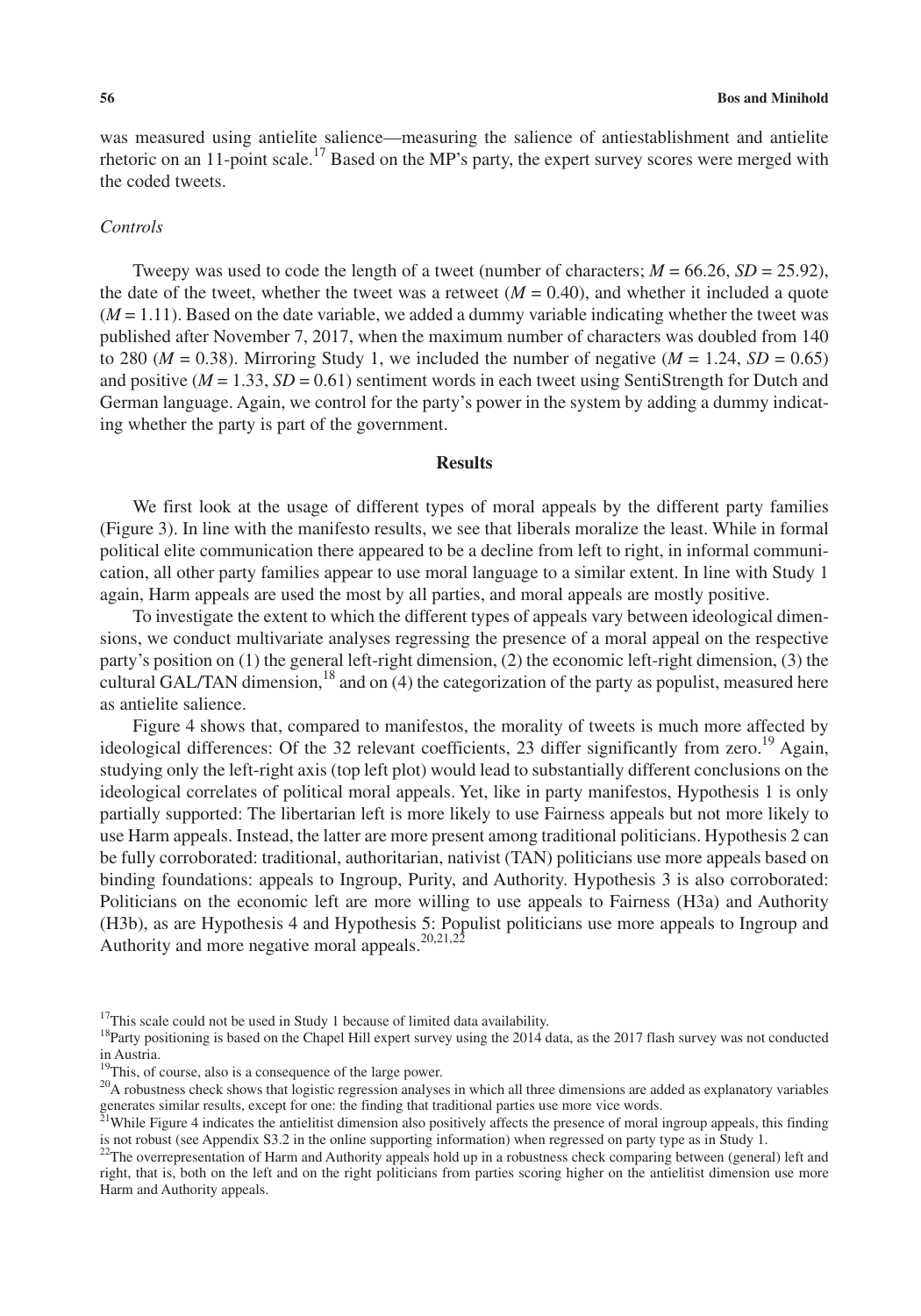

**Figure 3.** Proportion of moral appeals in tweets by party family.  $N = 1,130,073$ . Bars represent proportion of tweets by politicians in each party family containing a moral appeal.

It has to be noted that these aggregate results mask the fact that there are quite a few differences between countries (Appendix S2.1–3 in the online supporting information), mainly due to divergent Austrian results. Among Austrian politicians, the studied dimensions are clearly less useful in explaining differences in moral appeals, exemplified by the very large standard errors. Only Hypothesis 2 and 5 can be partially corroborated. If we limit ourselves to comparing German and Dutch MP's tweets, we find more consistent results.

#### **Comparing Manifestos and Tweets**

Now we return to the comparison of the results of Study 1 and 2. On first sight, the comparison of Figures 2 and 4 seems to support Hypothesis 6, which expected ideological differences in moral appeals to be more pronounced in tweets than in manifestos. However, we need to look at the substantive effect sizes to draw conclusions here.

If we do so we see that, indeed, differences seem to be more pronounced if we look at the positive impact of the sociocultural GAL/TAN dimension on the likelihood of publishing a tweet containing a binding Ingroup appeal (OR<sub>tweets</sub> = 1.040 (95% CI: 1.028, 1.053); OR<sub>manifestos</sub> = 1.015 (95% CI: .997, 1.034)) and a binding Purity appeal (OR<sub>tweets</sub> = 1.022 (95% CI: 1.007, 1.037); OR<sub>manifestos</sub> = 1.009 (95% CI: .992, 1.028)). However, the probability of finding a binding Authority appeal for tweets might increase significantly with a 1-point increase on the GAL/TAN scale, while no such difference in probabilities is found for manifesto statements; the odds ratios do not substantially differ that much  $(OR_{tweets} = 1.010 (95\% \text{ CI: } 1.000, 1.019); OR_{manifestos} = 1.005 (95\% \text{ CI: } .991, 1.019)).$  Moreover, the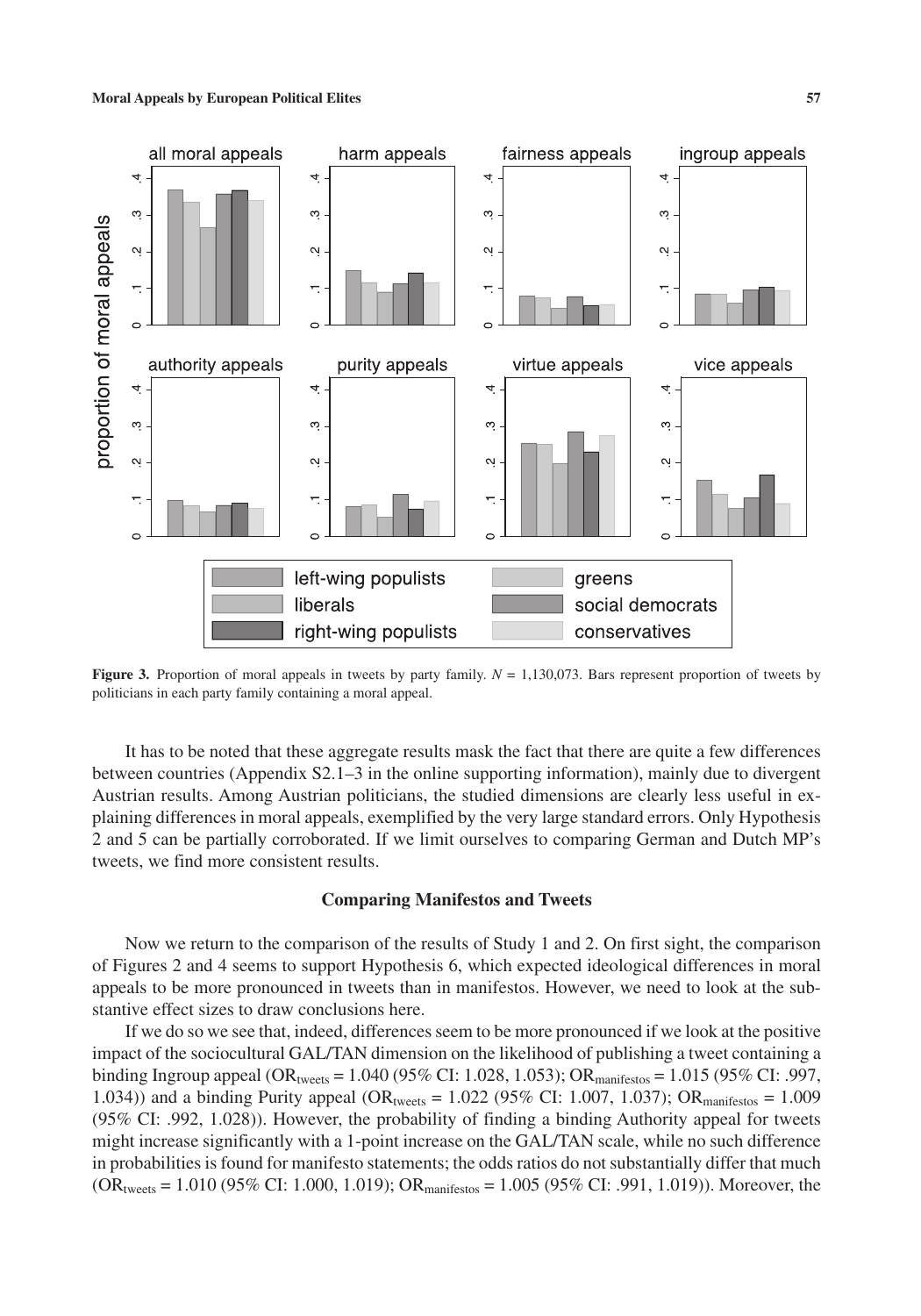

**Figure 4.** Moral appeals in tweets by ideological dimensions.  $N = 1.083,593$ . Logistic regression analysis with robust standard errors clustered around accounts. Coefficients are odds ratios. Controlled for length of tweet, whether the tweet is a quote or a retweet, country fixed effects, date, sentiment, and government participation.

preference for Fairness appeals on the sociocultural and economic left seems to be stronger in manifestos than in tweets (GAL/TAN: OR<sub>tweets</sub> = 0.964 (95% CI: .964, .975); OR<sub>manifestos</sub> = 0.950 (95% CI: .934, .966); Economic left-right: OR<sub>tweets</sub> = 0.962 (95% CI: .951, .974); OR $_{manifestos}$  = 0.952 (95%) CI: .936, .967)).

What we do see is that the impact of the populist/mainstream axis on the hypothesized foundations is stronger in tweets than in manifestos. Focusing only on the populist/mainstream division (plot 4 in Figure 2 and plot C2 in the online supporting information) differences are more pronounced for Ingroup appeals  $(OR_{tweets} = 1.140 (95\% \text{ CI: } 1.060, 1.226)$ ;  $OR_{mantiestos} = 0.954 (95\% \text{ CI: } 1.060, 1.226)$ .863, 1.054)), Authority appeals ( $OR<sub>tweets</sub> = 1.145$  (95% CI: 1.087, 1.206); OR<sub>manifestos</sub> = 1.089 (95%) CI: .994, 1.192)), and most notably negative moral appeals  $OR_{tweets} = 1.489 (95\% CI: 1.387, 1.600);$  $OR<sub>manifestos</sub> = 1.163 (95% CI: 1.090, 1.241)$ . Taking it all together, this means that Hypothesis 6 is only partially supported. It is regarding the expectations as laid out in Hypotheses 2, 4, and 5, but not in Hypothesis 1: There, the results are stronger in manifestos. For Hypothesis 3, results are conflicting: The impact of the economic left-right axis on Fairness appeals is stronger in manifestos, while the impact on Authority appeals is stronger in tweets.

#### **Discussion**

This article set out to study the extent to which European political elites use moral appeals in their communication efforts and looked into scripted party manifestos as well as spontaneous political communication in tweets. The findings show that European political elites use many moral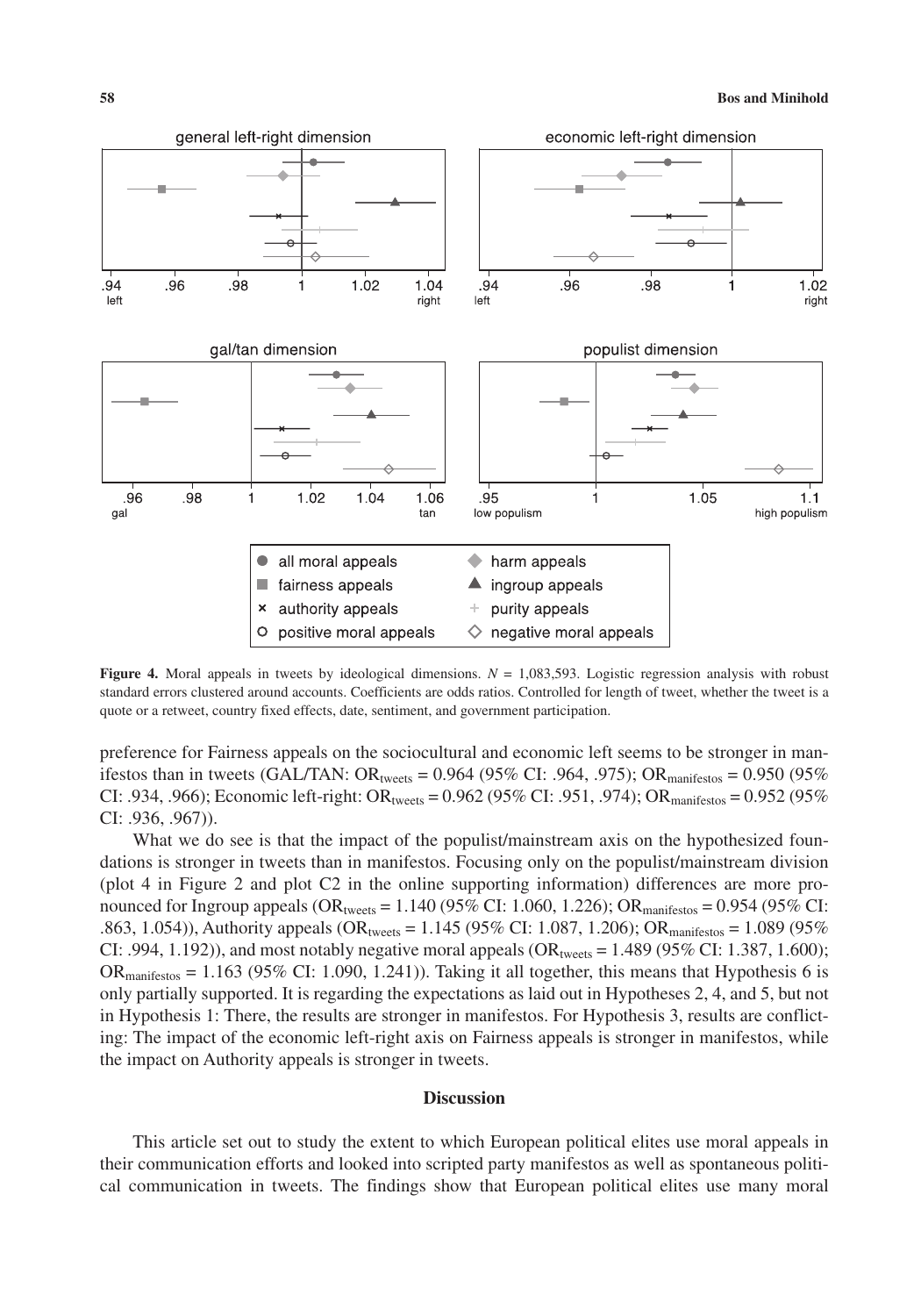appeals—in 41.6% of their manifesto statements and in 33.3% of their tweets.<sup>23</sup> While the focus of the article is on discerning ideological explanations for the usage of moral appeals, one of the main conclusions of the article is that all parties and all politicians use moral appeals extensively and that commonalities are larger than differences. This is in line with Frimer's (2020) conclusion, who notes that "liberals and conservatives may be cut from the same cloth" (p. 13). Many consistencies between the parties, studies, and countries are found, the most important ones being the prominence of Harm appeals (in line with the findings of Schein & Gray, 2015), the limited attention to Purity, and the preference for moral virtues as opposed to moral transgressions (corroborating Lewis, 2019). Differences are thus relative.

Furthermore, we expected that when studying ideological explanations for moral appeals in multiparty systems, a sole focus on the general left-right distinction would be insufficient. Our findings support the premise that the MFT should move away from the unidimensional focus and instead study the extent to which moral appeals are multidimensional. In this article, we looked into the congruence of moral appeals with three political dimensions: the sociocultural GAL/TAN, the economic left-right, and the populist dimension. While only some of our expectations were (partially) met in Study 1, most were supported in Study 2. This indicates that ideology does not only affect moral convictions but moral appeals as well (Hatemi et al., 2019). We tentatively conclude that the sociocultural and (to a lesser extent) economic left-wing bias is stronger in manifestos, but most notably, the sociocultural right-wing and the populist biases are stronger in tweets. Platform differences might explain this, but the reasons might also be more data driven. The Dutch data substantially impact the overall results, and Dutch PRR parties write very short election manifestos while being extremely active on Twitter. Regardless, this is an important finding, since tweets are much more likely to be picked up in mass media and travel within and beyond the Twitter sphere than manifestos (Popa, Fazekas, Braun, & Leidecker-Sandmann, 2020), especially when containing moral-emotional appeals (Brady, Wills, Jost, Tucker, & Van Bavel, 2017).

While we could not formally test whether ideological values cause moral appeals or whether the reverse is the case, our findings are not at odds with Hatemi et al. (2019).

This article was the first to look at the extent to which populist parties could be distinguished from other parties in their usage of moral appeals. As noted, morality is one of the key features of populism (Mudde, 2004): Populists pit the "pure" people against the "*immoral*, corrupt" elite, making the populist claim *moral* and symbolic, not empirical, in nature, meaning "it cannot be disproven" (our italics). One of the important consequences of this populist moral logic is its Manichean outlook: Contrary opinions are illegitimate, as is compromise, and political conflict is *moralized* by denouncing political opponents as evil and enemies of the people (e.g., Mudde, 2004). In theory, there are thus ample reasons to expect populists to use more moral rhetoric than their political opponents. Yet, this moral aspect in the populist message has only rarely been studied (Ekins, 2015; Norocel, 2013) and not yet in a systematic way, comparing populist to nonpopulist elite communication.<sup>24</sup> Indeed, we find that, when looking at tweets, the populist dimension explains the most divergence in the use of moral appeals: Scoring higher on this axis increases the likelihood of publishing a tweet containing a moral appeal more than the other dimensions do. In addition, on Twitter populists pay more attention to Harm, Ingroup, Authority, and Purity foundations but neglect Fairness. These findings are interesting in light of the research on populist political communication. While a growing number of scholars are interested in studying the articulation of the populist message in

 $^{23}$ If we exclude the words from the "general moral list," such as "good" and "bad," we find that 39.9% of the manifesto statements and 32.0% of the tweets holds a moral appeal.

<sup>&</sup>lt;sup>24</sup>The few studies that showed that Trump scored much lower on the moral-language vocabulary than his opponents in the 2016 primaries (Lewis, 2019), while there is no evidence for more a prominent use of moral foundations by political extremist Twitter users in the United States (Alizadeh, et al., 2019).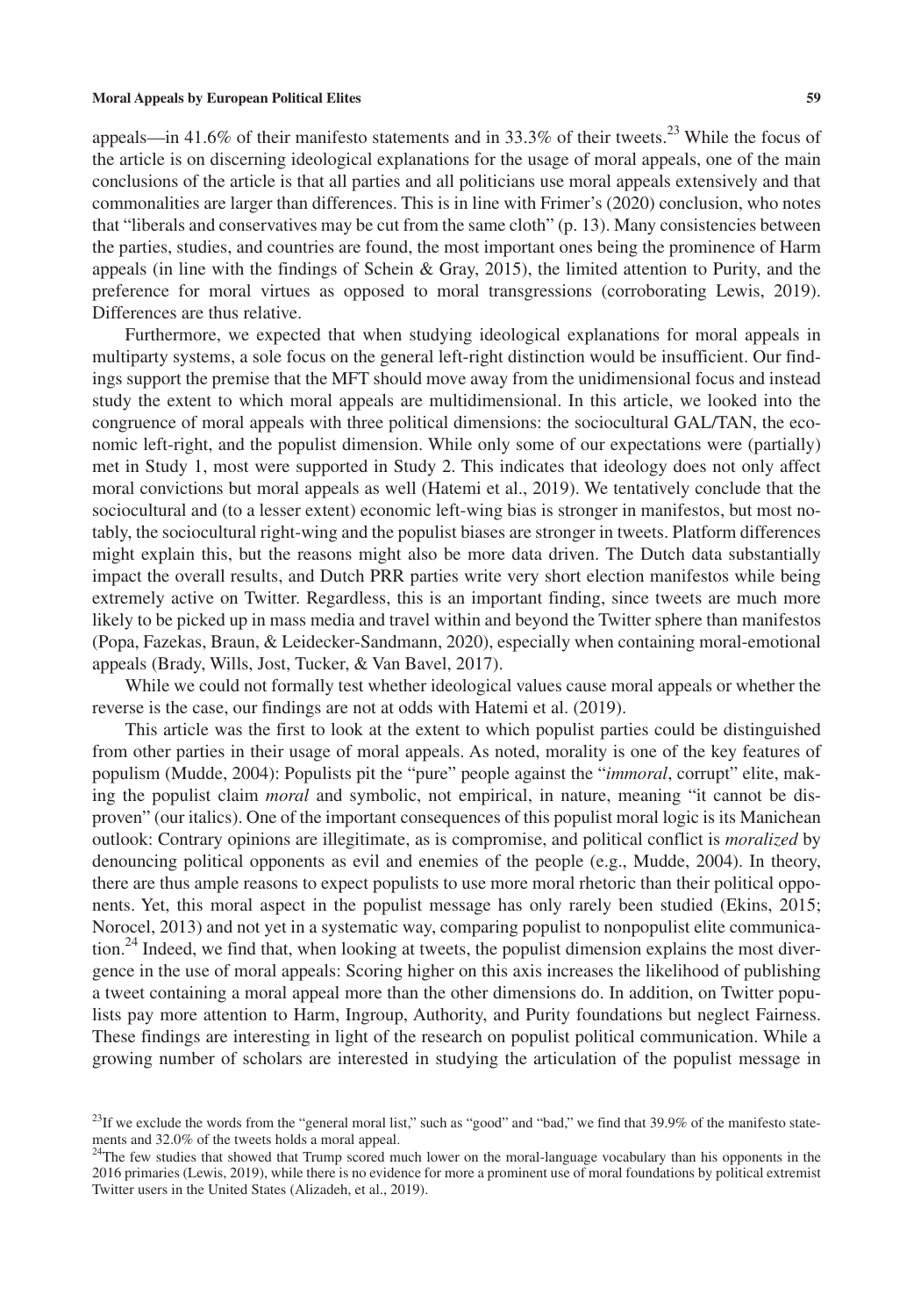various text corpora, they often find it difficult to rhetorically distinguish populists from nonpopulists (e.g., Bos, van der Brug, & de Vreese, 2010; Engesser, Ernst, Esser, & Büchel, 2017). This study is the first one focusing on the role of morality in setting apart populists from nonpopulists, opening up new avenues of research.

There are a few limitations to our study. The dictionary approach has been criticized for treating documents as a "bag of words" (Grimmer & Stewart, 2013, p. 272), approaching texts in a too simplistic manner. Yet, there are also clear advantages. It is efficient and cost effective in coding very large text corpora. But most importantly, using the MFD allows us to connect to previous research. Secondly, we not only used an existing dictionary but translated it in two different languages, applying one of those dictionaries to datasets from two different countries. Yet we systematically tested and refined both dictionaries to improve validity, which is exemplified by our validation test. In addition, the fact that many of our findings corroborate previous research strengthens our confidence in the validity of the data and our approach.

All in all, this study was the first to systematically study the usage of moral appeals by politicians in multiparty systems. It shows that European politicians of different ideological backgrounds make extensive use of moral arguments in their formal and informal political communication. One of the main conclusions is that commonalities between political elites are larger than differences. However, especially when communication is less scripted, political elites do tend to distinguish themselves from opponents in their appeals to different moral foundations, and these appeals are congruent with their ideological values. Recent research has indicated that moral appeals might not only mobilize electorates (Jung, 2020), but moral attitudes can polarize them too (e.g., Ryan, 2017). Whether the use of moral appeals by European elites can have similar positive and negative consequences is up to future research.

## **ACKNOWLEDGMENTS**

Correspondence concerning this article should be addressed to Linda Bos, Amsterdam School of Communication Research, University of Amsterdam, P.O. Box 15793, 1001 NG Amsterdam, the Netherlands. E-mail: [l.bos@uva.nl](mailto:l.bos@uva.nl)

#### **REFERENCES**

- Alizadeh, M., Weber, I., Cioffi-Revilla, C., Fortunato, S., & Macy, M. (2019). Psychology and morality of political extremists: Evidence from Twitter language analysis of alt-right and Antifa. *EPJ Data Science, 8*(1), 17.
- Anderson, S., Potoski, M., DeGolia, A., Gromet, D., Sherman, D., & Van Boven, L. (2014). Mobilization, polarization, and compromise: The effect of political moralizing on climate change politics. In *APSA 2014 Annual Meeting Paper*, Sydney, Australia.

Bakker, R., de Vries, C., Edwards, E., Hooghe, L., Jolly, S., Marks, G., … Vachudova, M. (2015). Measuring party positions in Europe: The Chapel Hill expert survey trend file, 1999–2010. *Party Politics, 21*(1), 143–152.

Bird, S., Loper, E., & Klein, E. (2009). *Natural language processing with Python*. O'Reilly Media Inc.

- Bos, L., van der Brug, W., & de Vreese, C. (2010). Media coverage of right-wing populist leaders. *Communications, 35*(2), 141–163.
- Brady, W. J., Wills, J. A., Jost, J. T., Tucker, J. A., & Van Bavel, J. J. (2017). Emotion shapes the diffusion of moralized content in social networks. *Proceedings of the National Academy of Sciences, 114*(28), 7313–7318.
- Ciuk, D. J. (2018). Assessing the contextual stability of moral foundations: Evidence from a survey experiment. *Research & Politics, 52*(2), 1–9.

Clifford, S. (2019). How emotional frames moralize and polarize political attitudes. *Political Psychology, 40*(1), 75–91.

Clifford, S., & Jerit, J. (2013). How words do the work of politics: Moral foundations theory and the debate over stem cell research. *Journal of Politics, 75*(3), 659–671.<https://doi.org/10.1017/S0022381613000492>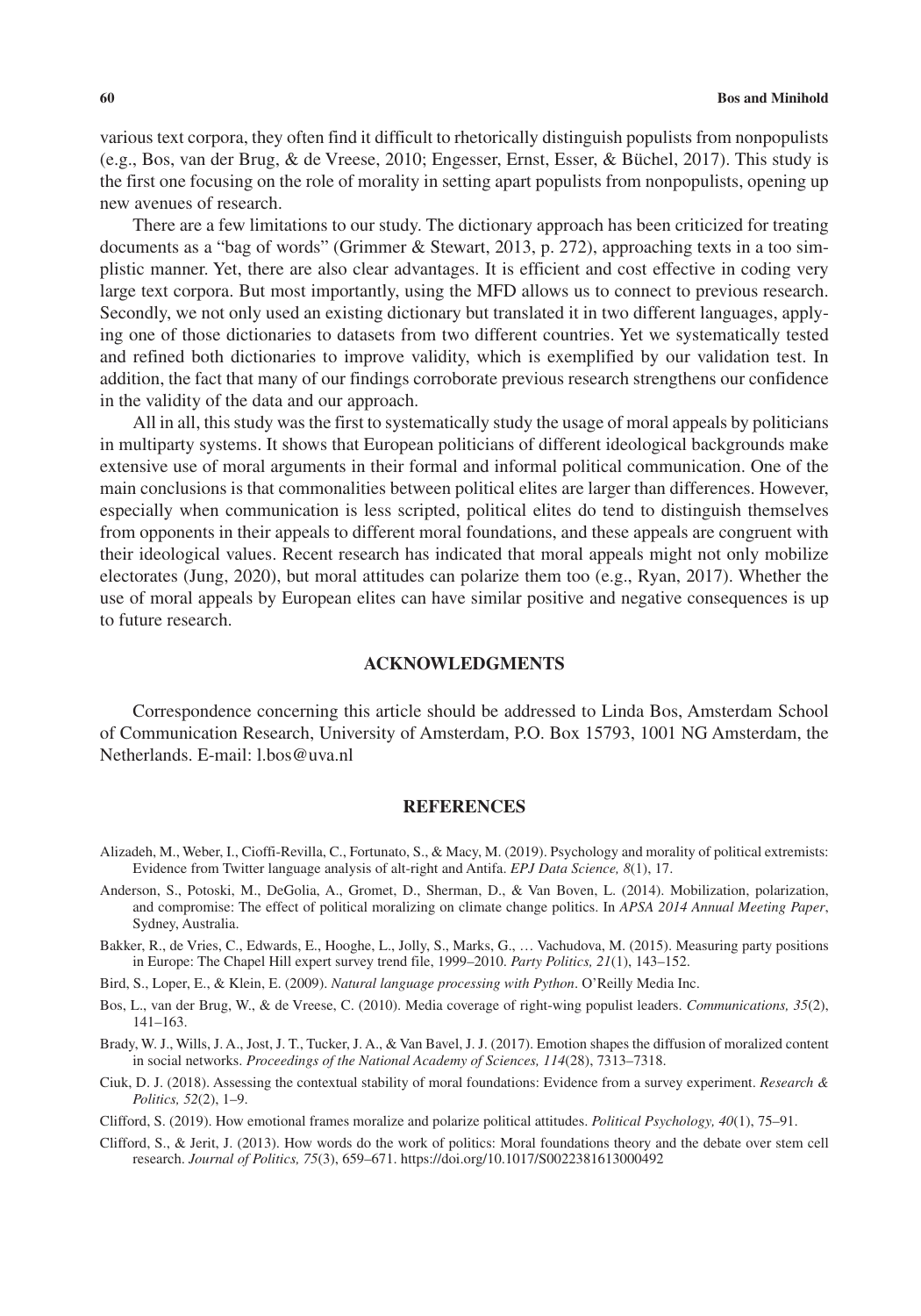- Clifford, S., Jerit, J., Rainey, C., & Motyl, M. (2015). Moral concerns and policy attitudes: Investigating the influence of elite rhetoric. *Political Communication, 32*(2), 229–248.
- Dunn, K. (2015). Preference for radical right-wing populist parties among exclusive-nationalists and authoritarians. *Party Politics, 21*(3), 367–380.
- Ekins, E. E. (2015). *Tea party fairness: How the idea of proportional justice explains the right-wing populism of the Obama era* (Doctoral dissertation). UCLA.
- Engeli, I., Green-Pedersen, C., & Larsen, L. T. (2012). *Morality politics in Western Europe*. New York: Palgrave Macmillan UK.
- Engesser, S., Ernst, N., Esser, F., & Büchel, F. (2017). Populism and social media: How politicians spread a fragmented ideology. *Information, Communication & Society, 20*(8), 1109–1126.
- Enli, G. S., & Skogerbø, E. (2013). Personalized campaigns in party-centered politics: Twitter and Facebook as arenas for political communication. *Information, Communication & Society, 16*(5), 757–774. [https://doi.org/10.1080/13691](https://doi.org/10.1080/1369118X.2013.782330) [18X.2013.782330](https://doi.org/10.1080/1369118X.2013.782330)
- Feinberg, M., & Willer, R. (2015). From gulf to bridge: When do moral arguments facilitate political influence? *Personality and Social Psychology Bulletin, 41*(12), 1665–1681.
- Frimer, J. A. (2020). Do liberals and conservatives use different moral languages? Two replications and six extensions of Graham, Haidt, and Nosek's (2009) moral text analysis. *Journal of Research in Personality, 84,* 103906.
- Graham, J., Haidt, J., & Nosek, B. A. (2009). Liberals and conservatives rely on different sets of moral foundations. *Journal of Personality and Social Psychology, 96*(5), 1029–1046.
- Grimmer, J., & Stewart, B. M. (2013). Text as data: The promise and pitfalls of automatic content analysis methods for political texts. *Political Analysis, 21*(3), 267–297.
- Haidt, J. (2012). *The righteous mind: Why good people are divided by politics and religion*. New York, NY: Pantheon Books.
- Haidt, J., & Graham, J. (2007). When morality opposes justice: Conservatives have moral intuitions that liberals may not recognize. *Social Justice Research, 20*(1), 98–116.
- Hatemi, P. K., Crabtree, C., & Smith, K. B. (2019). Ideology Justifies Morality: Political Beliefs Predict Moral Foundations. *American Journal of Political Science, 63*(4), 788–806.<https://doi.org/10.1111/ajps.12448>
- Hooghe, L., Marks, G., & Wilson, C. J. (2002). Does left/right structure party positions on European integration? *Comparative Political Studies, 35*(8), 965–989.
- Jones, K. L., Noorbaloochi, S., Jost, J. T., Bonneau, R., Nagler, J., & Tucker, J. A. (2018). Liberal and conservative values: What we can learn from congressional tweets. *Political Psychology, 39*(2), 423–443.
- Jung, J.-H. (2020). The mobilizing effect of parties' moral rhetoric. *American Journal of Political Science, 64*(2), 341–355.
- Kivikangas, J. M., Lönnqvist, J.-E., & Ravaja, N. (2017). Relationship of moral foundations to political liberalism-conservatism and left-right orientation in a Finnish representative sample. *Social Psychology, 48*(4), 246–251.
- Krause, W., Lehmann, P., Lewandowski, J., Matthieß, T., Merz, N., Regel, S., & Werner, A. (2018). *Manifesto Corpus. Version: 2018-b*. Berlin, Germany: WZB Berlin Social Science Center.
- Kriesi, H. (2010). Restructuration of partisan politics and the emergence of a new cleavage based on values. *West European Politics, 33*(3), 673–685.
- Larsson, A. O., & Kalsnes, B. (2014). "Of course we are on Facebook:" Use and non-use of social media among Swedish and Norwegian politicians. *European Journal of Communication, 29*(6), 653–667.
- Lewis, P. G. (2019). Moral Foundations in the 2015–16 US Presidential Primary Debates: The Positive and Negative Moral Vocabulary of Partisan Elites. *Social Sciences, 8*(8), 233.
- Lipset, S. M., Lazarsfeld, P. F., Barton, A. H., & Linz, J. (1954). The psychology of voting: An analysis of political behavior. *Handbook of Social Psychology, 2,* 1124–1175.
- Lipsitz, K. (2018). Playing with emotions: The effect of moral appeals in elite rhetoric. *Political Behavior, 40*(1), 57–78. <https://doi.org/10.1007/s11109-017-9394-8>
- Motyl, M. (2012). Party evolutions in moral intuitions: A text-analysis of US political party platforms from 1856-2008. *SSRN Electronic Journal*.<https://doi.org/10.2139/ssrn.2158893>
- Mudde, C. (2004). The populist zeitgeist. *Government and Opposition, 39*(4), 541–563. [https://doi.org/10.1111/](https://doi.org/10.1111/j.1477-7053.2004.00135.x) [j.1477-7053.2004.00135.x](https://doi.org/10.1111/j.1477-7053.2004.00135.x)
- Mudde, C. (2013). Three decades of populist radical right parties in Western Europe: So what? *European Journal of Political Research, 52*(1), 1–19.
- Müller, J. W. (2016). *What is populism?* Philadelphia, PA: University of Pennsylvania Press.
- Nai, A., & Martínez i Coma, F. (2019). The personality of populists: Provocateurs, charismatic leaders, or drunken dinner guests? *West European Politics, 42*(7), 1337–1367.<https://doi.org/10.1080/01402382.2019.1599570>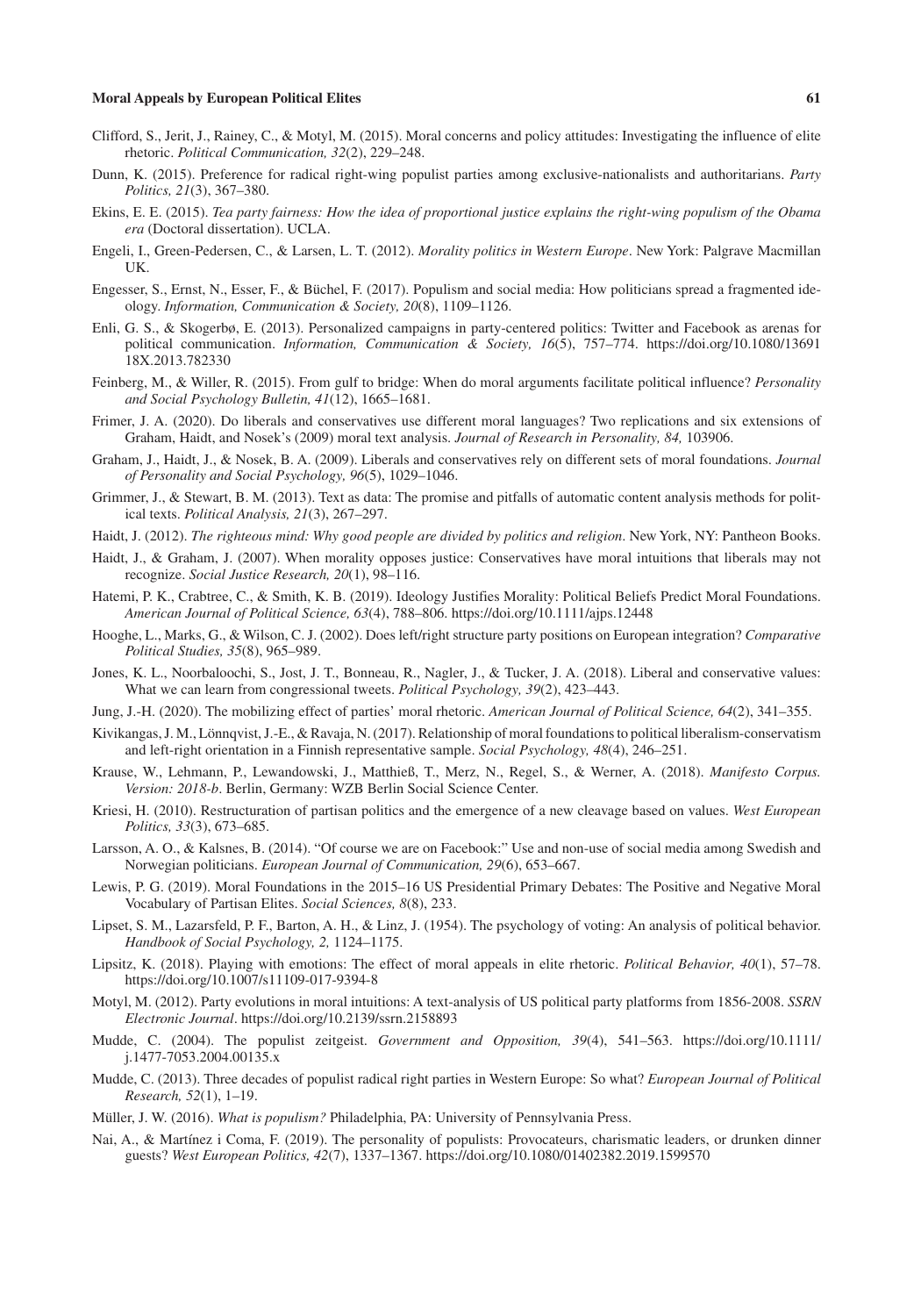- Neiman, J. L., Gonzalez, F. J., Wilkinson, K., Smith, K. B., & Hibbing, J. R. (2016). Speaking different languages or reading from the same script? Word usage of Democratic and Republican politicians. *Political Communication, 33*(2), 212–240.
- Norocel, C. (2013). *Our people a tight-knit family under the same protective roof: A critical study of gendered conceptual metaphors at work in radical right populism* (Unpublished PhD thesis). University of Helsinki, Finland.
- Norris, P., & Inglehart, R. (2019). *Cultural backlash: Trump, Brexit, and authoritarian populism*. New York: Cambridge University Press.
- Polk, J., Rovny, J., Bakker, R., Edwards, E., Hooghe, L., Jolly, S., … Zilovic, M. (2017). Explaining the salience of antielitism and reducing political corruption for political parties in Europe with the 2014 Chapel Hill Expert Survey data. *Research & Politics, 4*(1), 2053168016686915.
- Popa, S. A., Fazekas, Z., Braun, D., & Leidecker-Sandmann, M. M. (2020). Informing the public: How party communication builds opportunity structures. *Political Communication, 37*(3), 329–349.
- Rooduijn, M., Van Kessel, S., Froio, C., Pirro, A., De Lange, S., Halikiopoulou, D., … Taggart, P. (2019). *The PopuList: An overview of populist, far right, far left and Eurosceptic parties in Europe*. Retrieved from<http://www.popu-list.org>
- Ryan, T. J. (2017). No compromise: Political consequences of moralized attitudes. *American Journal of Political Science, 61*(2), 409–423.
- Sagi, E., & Dehghani, M. (2014). Measuring moral rhetoric in text. *Social Science Computer Review, 32*(2), 132–144.
- Schein, C., & Gray, K. (2015). The unifying moral dyad: Liberals and conservatives share the same harm-based moral template. *Personality and Social Psychology Bulletin, 41*(8), 1147–1163. <https://doi.org/10.1177/0146167215591501>
- Skitka, L. J., Bauman, C. W., & Sargis, E. G. (2005). Moral conviction: Another contributor to attitude strength or something more? *Journal of Personality and Social Psychology, 88,* 895–917.
- Smith, K. B., Alford, J. R., Hibbing, J. R., Martin, N. G., & Hatemi, P. K. (2017). Intuitive ethics and political orientations: Testing moral foundations as a theory of political ideology. *American Journal of Political Science, 61,* 424–437. [https://](https://doi.org/10.1111/ajps.12255) [doi.org/10.1111/ajps.12255](https://doi.org/10.1111/ajps.12255)
- Spielvogel, C. (2005). "You know where I stand": Moral framing of the war on terrorism and the Iraq war in the 2004 presidential campaign. *Rhetoric & Public Affairs, 8*(4), 549–569.
- Sterling, J., & Jost, J. T. (2018). Moral discourse in the Twitterverse. *Journal of Language and Politics, 17*(2), 195–221.
- Tavits, M. (2007). Principle vs. pragmatism: Policy shifts and political competition. *American Journal of Political Science, 51*(1), 151–165.
- Thelwall, M., & Buckley, K. (2013). Topic-based sentiment analysis for the Social Web: The role of mood and issue-related words. *Journal of the American Society for Information Science and Technology, 64*(8), 1608–1617.
- Thelwall, M., Buckley, K., Paltoglou, G., Cai, D., & Kappas, A. (2010). Sentiment strength detection in short informal text. *Journal of the American Society for Information Science and Technology, 61*(12), 2544–2558.
- Van Kessel, S. (2015). *Populist parties in Europe: Agents of discontent?* Basingstoke: Palgrave MacMillan.
- Walter, A. (2020). Politicians use of moral appeals in British political advertising 1983–2017. In O. Feldman (Ed.), *The rhetoric of political leadership* (pp. 156–171). Cheltenham, UK: Edward Elgar Publishing Limited.
- Weber, C. R., & Federico, C. M. (2013). Moral foundations and heterogeneity in ideological preferences. *Political Psychology, 34*(1), 107–126.
- Weyland, K. (2013). Latin America's authoritarian drift: The threat from the populist left. *Journal of Democracy, 24*(3), 18–32.

### **Supporting Information**

Additional supporting information may be found in the online version of this article at the publisher's web site:

**Appendix S1**. Moral Appeals in Manifestos per Country

**Figure S1 .1**. Moral appeals in Austrian manifesto statements by ideological dimensions.

**Figure S1 .2**. Moral appeals in German manifesto statements by ideological dimensions.

**Figure S1 .3**. Moral appeals in Dutch manifesto statements by ideological dimensions.

**Appendix S2**. Moral Appeals in Tweets per Country